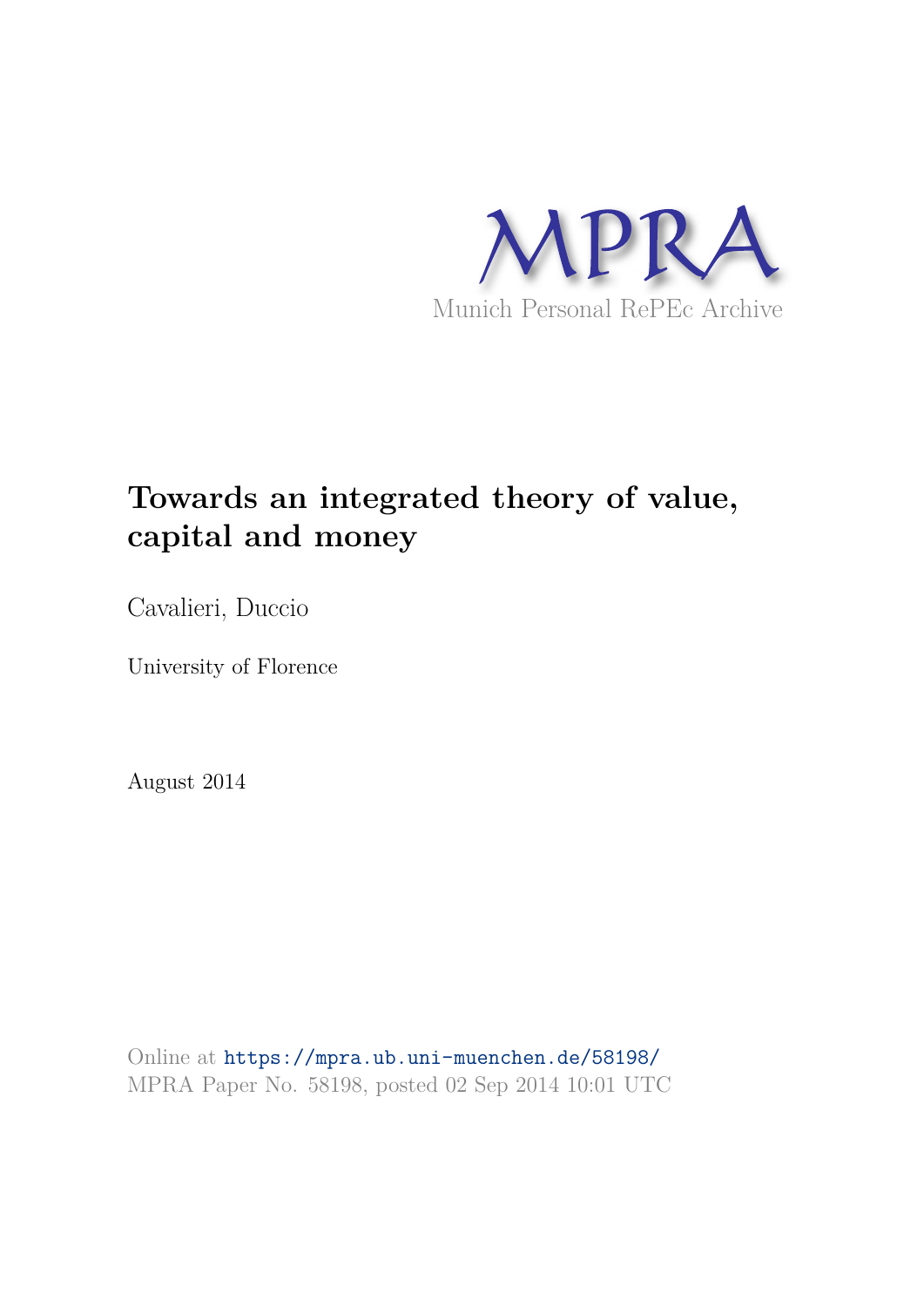#### **Duccio Cavalieri**

## **TOWARDS AN INTEGRATED THEORY OF VALUE, CAPITAL AND MONEY**

## **1. The current state of the theory.**

The theory of value and capital is a complex and intellectually compelling subject, dealing with the theoretical foundations of political economy and characterized by a high level of abstraction. Value and capital shape every aspect of human activity. They must be combined to produce an output. Nothing can be produced with unassisted labour or capital.

Value is the basic concept. It may be conceived either as a common substance of commodities, an intrinsic and general property of them, or as a subjective form of appearance. The theory of value should explain what determines the value of commodities. In economics, it encompasses a wide range of approaches.

Capital is a form of value and a store of value: produced and productive wealth, value in progress. It takes different forms and has a plurality of logical dimensions (physical, financial and temporal). One can conceive it as a revolving fund of uncommitted purchasing power, suitable to be expressed in homogeneous units of value and to generate an income in form of interest. Or, alternatively, as a tangible stock of heterogeneous capital goods, which generate an income in

1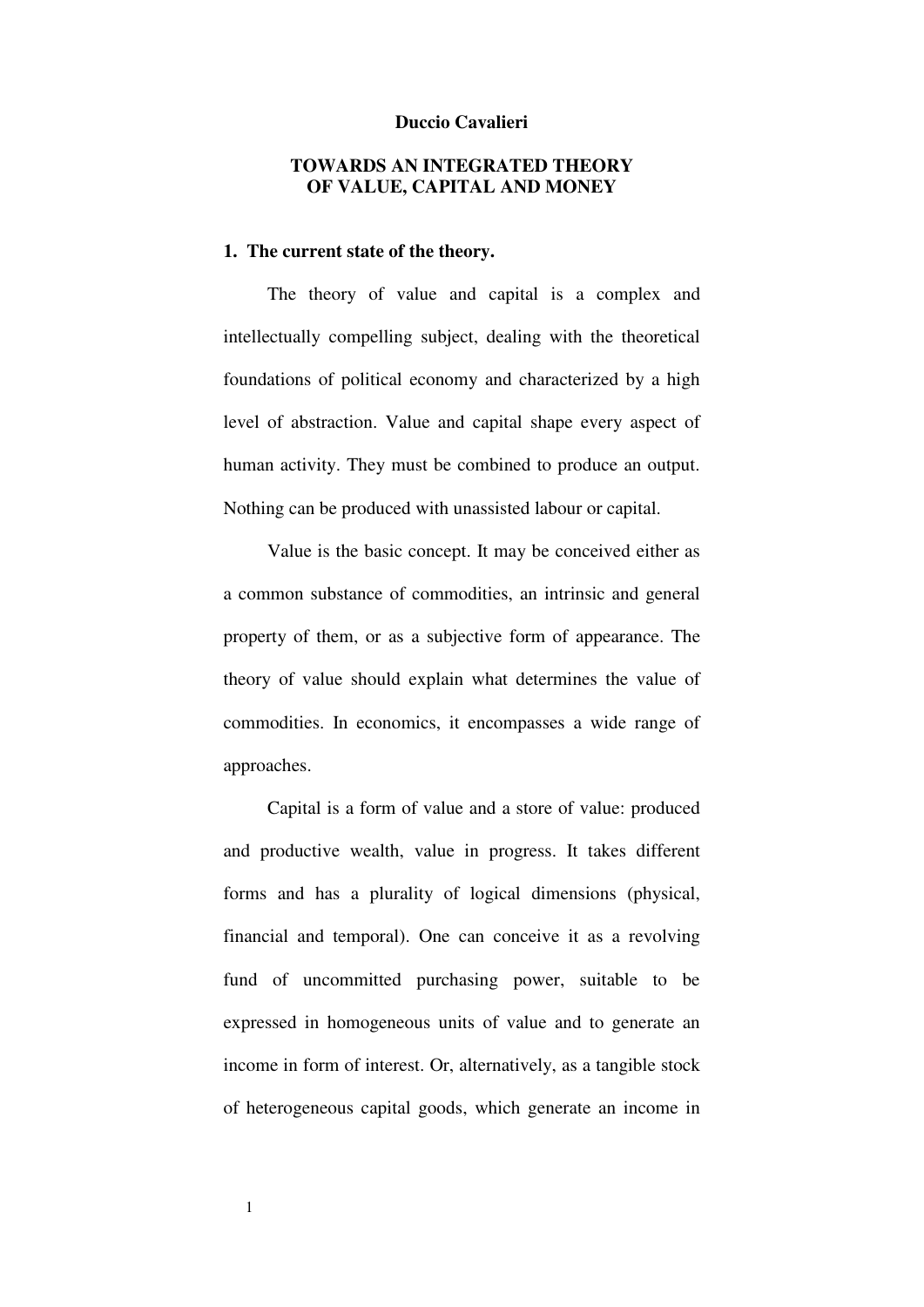form of profit. Or as a flow of capital services (the flow conception of capital).

The theory of capital is thus part of the wider theory of value, the part of it which deals with the inter-temporal aspects of resource allocation and is connected with the theory of income distribution. In the theory of capital time and money are strictly intertwined. Both of them play an important role. Time is money and money provides a formal mediation between values and prices.

Up to now, the study of the links between the theory of value and the theory of capital has been carried out at two distinct levels of determination: the value-theoretic qualitative analysis of the inner logic of the economic process, undertaken by theoretical economists, and the empirical valuation of assets made by bookkeepers and chartered accountants in their balance sheets, where assets, liabilities and their difference (net worth) are recorded at a given point in time, following institutional rules and local habits.

Money too is a value-form, the most general one  $-$  the 'general equivalent' which allows to appraise values and to convert labour values into money prices. If it is destined to productive purposes, in an analytical framework subject to a cash-in-advance constraint, money provides a liquid form of capital. The relation between value and money is a basic problem in the theory of value.

2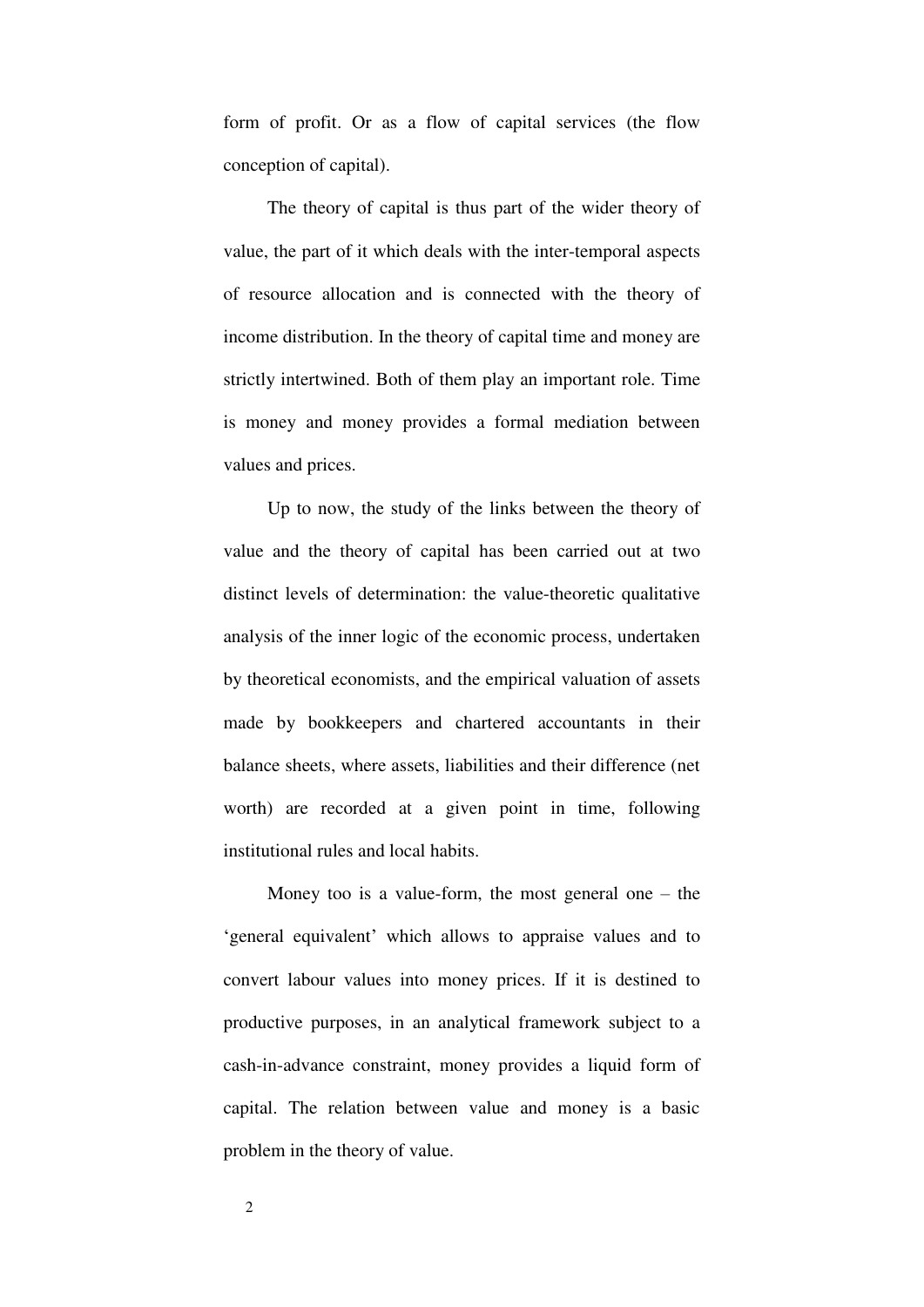The present state of the theory of value, capital and money is rather disappointing. This is in part due to the analytical difficulties of the subject and to its high level of abstraction, and in part to the influence exerted by pre-analytic visions of the relations between quantities, prices and the distribution of income.

An ideological presupposition is present in the surplus approach, that of the alleged separability of classical analysis into distinct sequential logical stages in which the level and composition of the social product, the real wage and the technical conditions of production would be determined in an analytical *core,* prior to the relative prices of commodities and to the social distribution of income.<sup>1</sup>

On the other hand, we are referring to the neoclassical belief in a mutual and simultaneous determination of all these variables, as a result of the interaction of the market forces of demand and supply, in a general equilibrium framework in which no causal relation could be evidenced, as anything depended on anything else (or nearly so, because luxury goods are not 'basic' commodities).

<sup>&</sup>lt;sup>1</sup> The 'classical separability' is a tale devoid of historical legitimacy, supported by Garegnani to highlight the connections of Sraffa's theoretical system with those of Ricardo and Marx. The idea of a separate determination of prices and distribution was advanced by Ricardo, in his early *Essay on Profits* (1815), where a simple corn model was considered; but was later abandoned in the third edition of his *Principles* (1821), as a result of some objections moved by Malthus. On this point, see Cavalieri (2009). Smith and Marx did not mentioned the separation.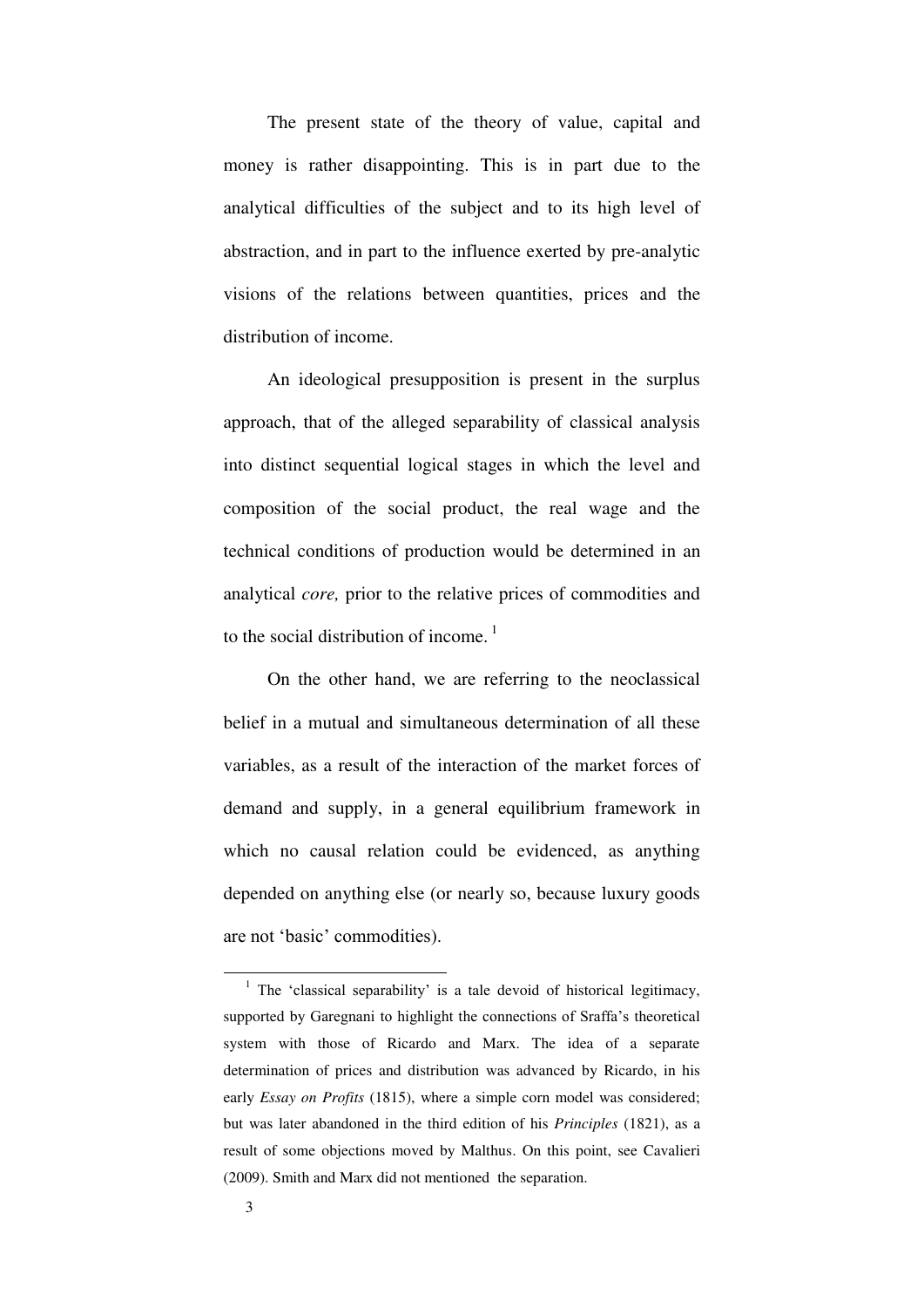The purpose of this paper is to contribute in a nondogmatic critical Marxian perspective to establish the basic guidelines of an integrated approach to the theories of value, capital and money. The essay is divided in two parts. In the first one, some fundamental unsettled theoretical issues concerning the nature, the source and the measurement of value and capital are recalled and analyzed. There is also a critical examination of some recent lines of search in this field. In the second part, the first draft of an integrated theory of value, capital and money is outlined, in a 'late-Marxian' up-to-dated perspective. Its basis is a full-cost-of-production theory of price, augmented by a normal profit margin.

## PART ONE - **SOME UNSETTLED PROBLEMS IN CAPITAL THEORY**

## **1.1 Three basic questions.**

A theory of value should answer three fundamental questions: the ontological search for the source or qualitative substance of value, the search for a quantitative measure of value and that of the relation between value and money. These questions are strictly connected.

This point was clear to Adam Smith, who identified both the source and the measure of value in labour: the former in its productive power, the second in the sacrifice labour implies (its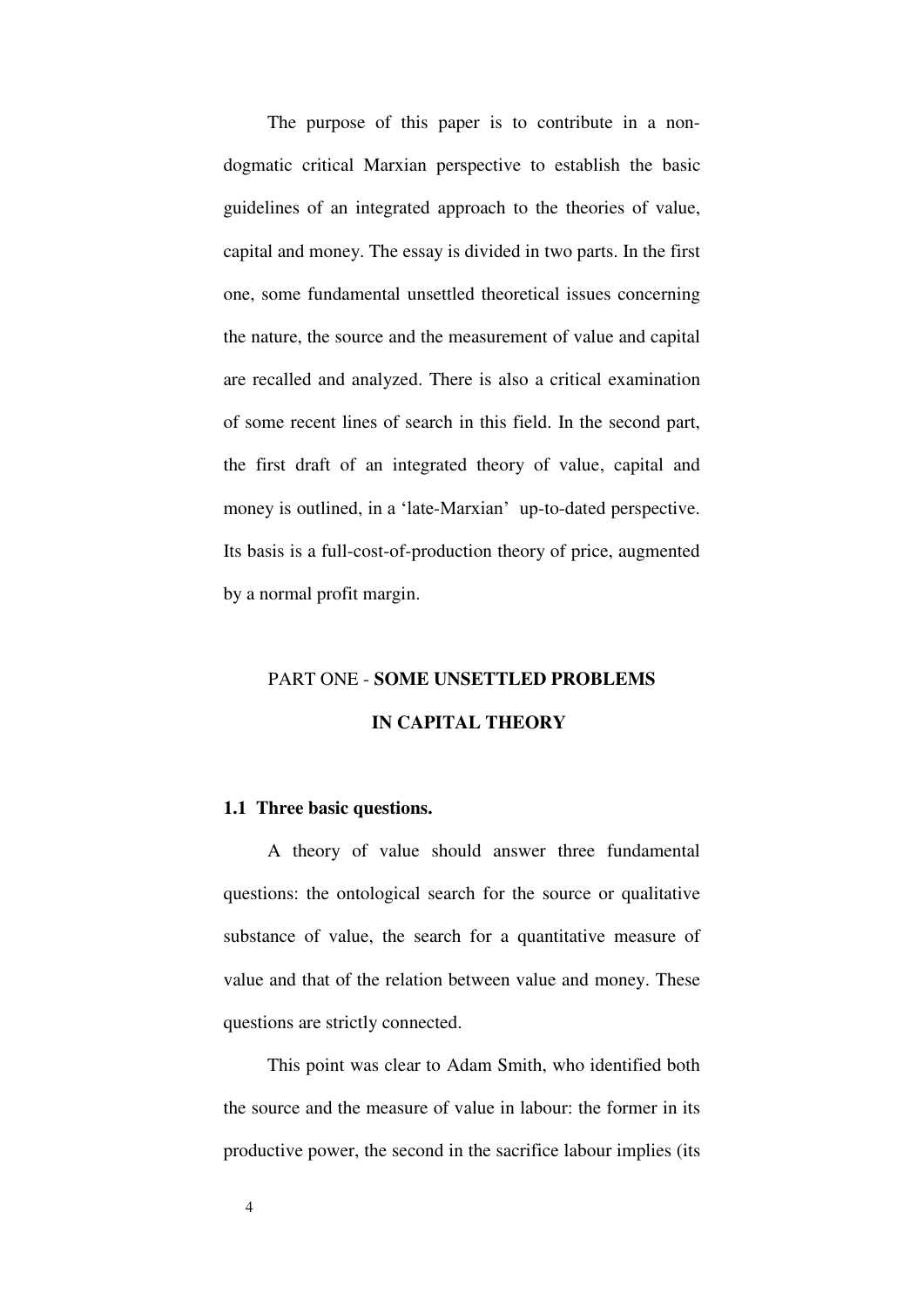'toil and trouble'). Smith held two labour theories of value: a 'labour-embodied' theory that concerned the "early and rude state of society which preceded the accumulation of capital and the appropriation of land", when commodities were valued at their real cost, measured by the amount of labour-time implied by their production or acquisition, and a 'labour-commanded' theory that applied to a capitalist society where production was undertaken for profit and addressed to the market. The external measure of value was money; the internal measure was the amount of labour-time for which a commodity exchanged in the market. It was not clear which theory of value Smith ultimately held: a theory based on the real cost of production of commodities, or a different theory based on their money cost.

A further element of confusion was due to the fact that Smith held also a cost-of-production theory of long-run natural or normal prices, towards which current market prices were assumed to gravitate, under changing supply and demand conditions. Wages, profits and rents entered in this 'adding-up' theory of prices as independent money cost components, determined by supply and demand conditions. Therefore prices could deviate from values, contrary to what was implied by the labour theory, in which labour was the only source of value.

The point did not pass unnoticed to Ricardo, who criticized Smith's adding-up theory of price and his labourcommanded theory of value. Ricardo was in search of an

5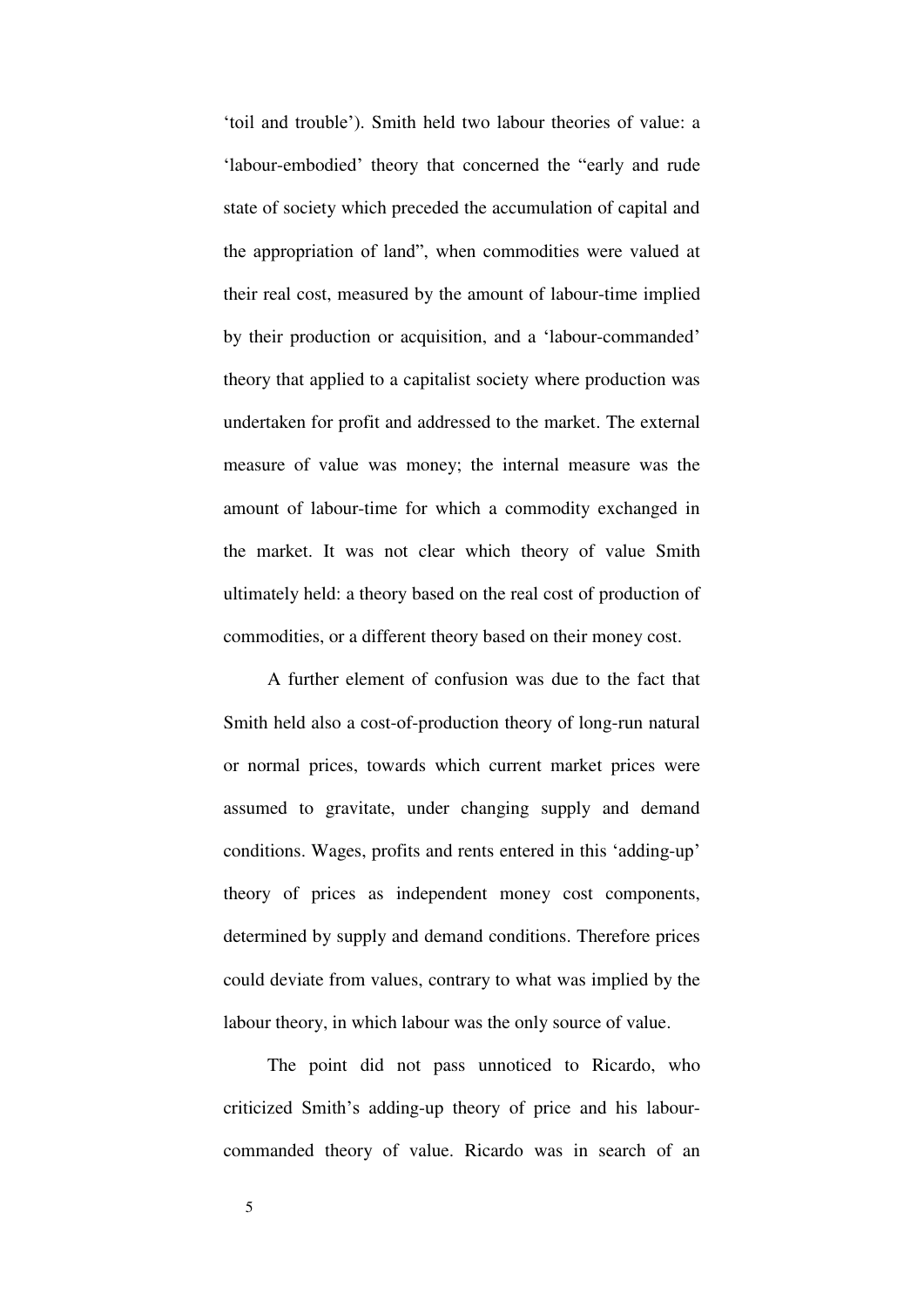invariable measure of value – an absolute standard which would always require the same quantity of labour to be produced, independently of the social distribution of income – suited to derive the basic inverse relationship between wages and profits.<sup>2</sup>

Scarcely concerned with the analysis of value forms, but conscious of the time structure of production, $3$  Ricardo focused on the labour-embodied theory of value, which he extended to cover any production of commodities. The result was a 'costplus' pricing theory, where commodities were priced in the long-run at their labour cost plus a 'normal' profit margin (rent was not treated as a cost component, but as a surplus, like extra profit). This wages-and-profit theory of value, focusing on the supply-side of the market, implied strict proportionality between labour values and prices at the aggregate level, but allowed for sector deviations from this norm.

<sup>2</sup> For this reason, Ricardo was criticized by Marx. "*Ricardo often gives the impression, and sometimes indeed writes, as if the quantity of labour is the solution to the false or falsely conceived problem of an 'invariable measure of value'*" (Marx, *Theories of Surplus Value*, chapter X).

<sup>3</sup> "*I sometimes think that if I were to write the chapter on value again which is in my book, I should acknowledge that the relative value of commodities was regulated by two causes instead of by one, namely, by the relative quantity of labour necessary to produce the commodities in question, and by the rate of profit for the time that capital remained dormant, and until the commodities were brought to market*" (Ricardo, *W.C.*, vol. VIII, p. 193).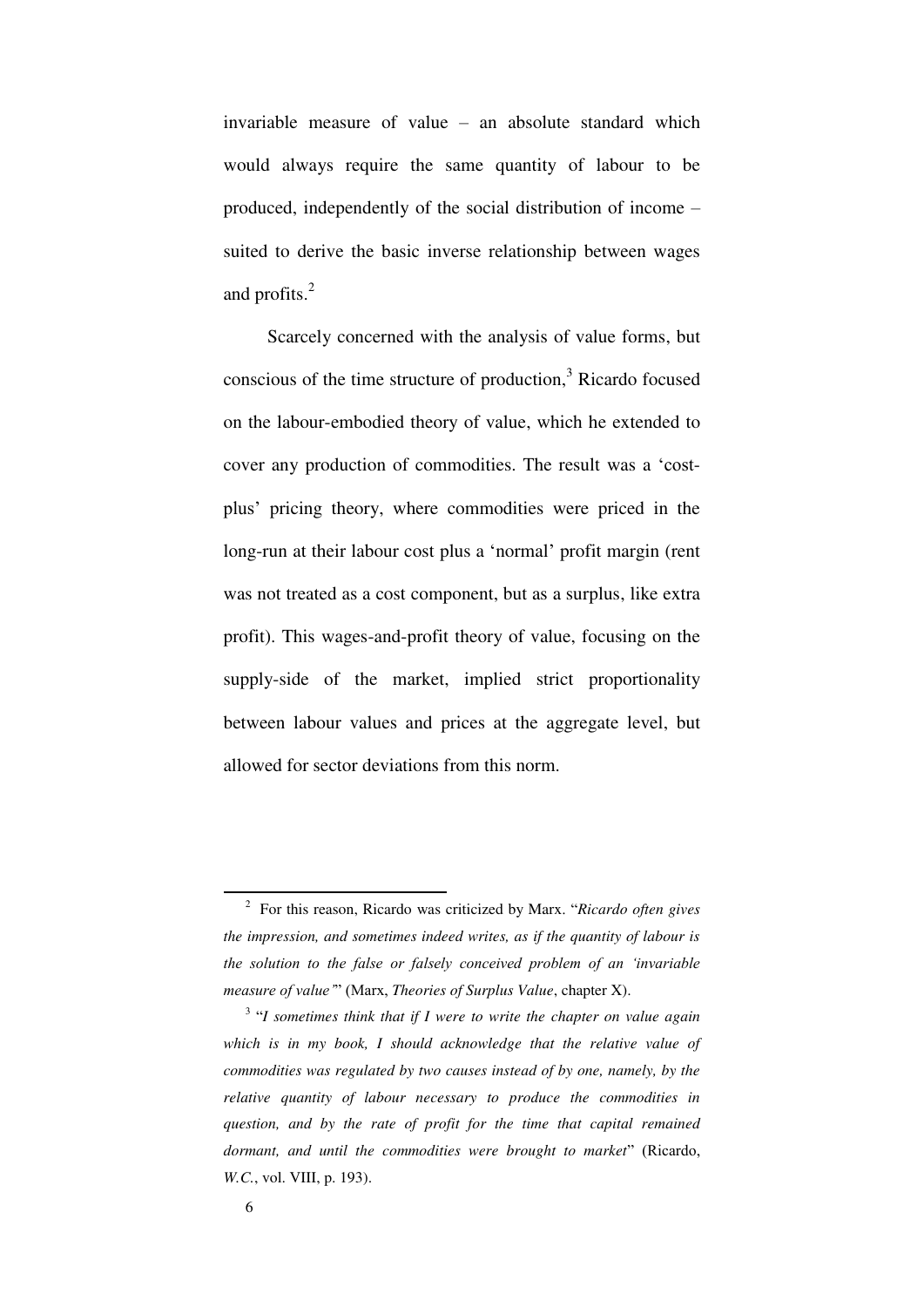This theory was, for Ricardo, only a first approximation to reality. Clearly, it did not represent a 'detour' from the Smithian tradition, centred on the cost side.<sup>4</sup>

### **1.2 Marx: the young and the elder.**.

Then came Marx. His initial approach had some evident Ricardian roots. As a value-theorist, however, Marx was not a Ricardian. He reasoned at a higher level of abstraction, took abstract labour as the source of value and was critical of Ricardo's failure to distinguish between labour and labourpower and between the stock and flow components of capital. Compared to Ricardo, Marx was endowed with greater historical consciousness. He did not conceive capitalism as a natural and eternal economic system, but as a specific historical mode of production. He had a realistic vision of the links of the theory of value with the theory of money.

Marx's theory of value evolved over time.<sup>5</sup> He initially held the labour-embodied theory of value, which he conceived in a dogmatic way. He assumed but did not prove its validity.

Later on, Marx gradually realized that in capitalist systems commodities did not exchange at their values, as in

<sup>&</sup>lt;sup>4</sup> This was questionably argued by Schumpeter, Knight and others.

<sup>&</sup>lt;sup>5</sup> The debate on the evolution of Marx's theory of value is scarcely known, but we are not going to recall it here. A small number of Marxist and non-Marxist scholars took part in it, either to support the idea that in his mature years Marx held a cost-of-production monetary theory of value, or to deny it and to reaffirm his lifetime loyalty to the labour theory of value.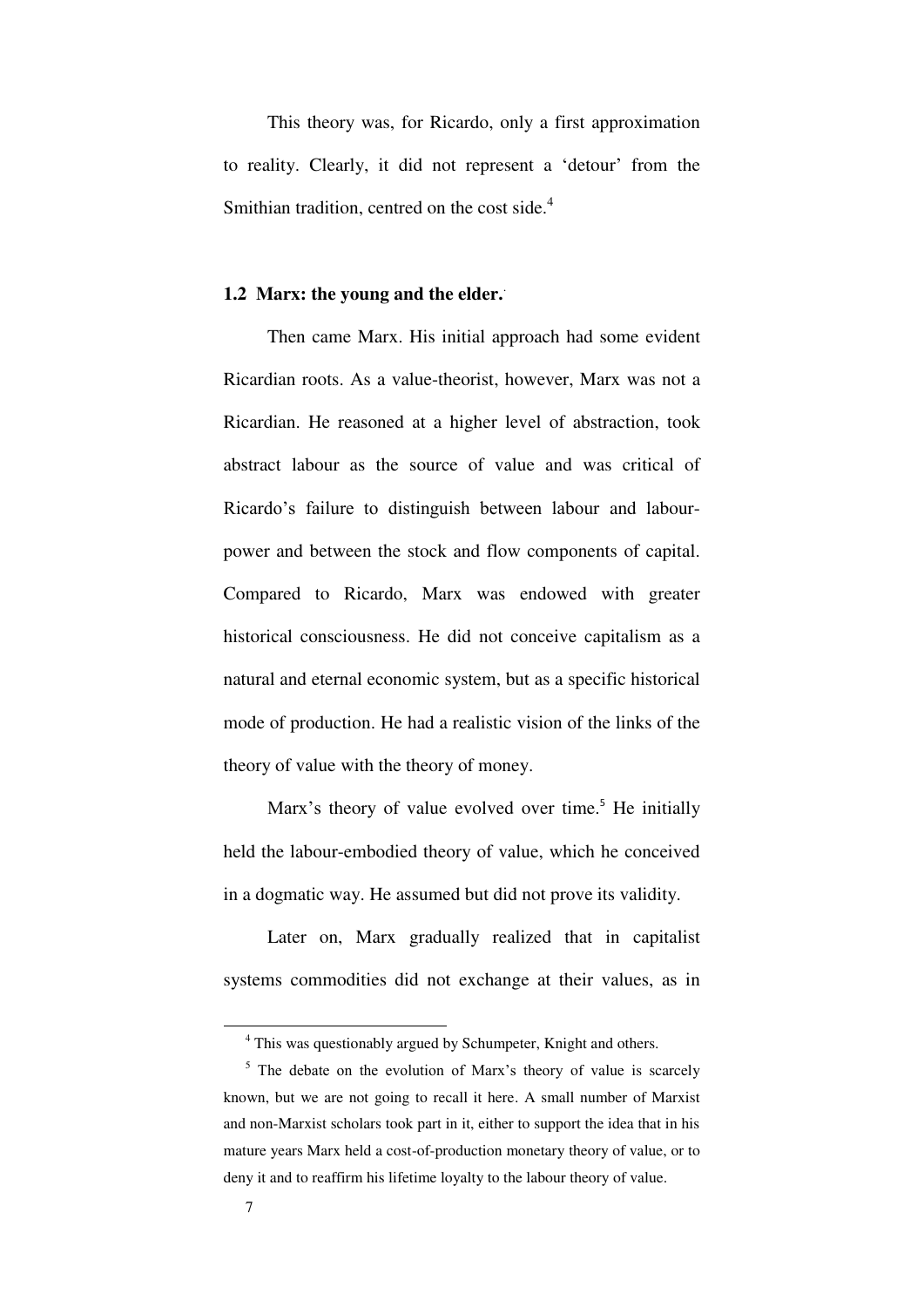pre-capitalist economies, but at their market prices, mediated by money. This led him to make some openings towards a different theory of value, in which both living and dead labour stored-up in capital goods were regarded as direct sources of new value.

However, he did not formulate a full-fledged labour-andcapital theory of value. Why? Probably because he knew that by recognizing that capital plays a fundamental role in the production of social surplus, and that its use involves a cost, for postponement of consumption, or for a rental payment, an entitlement of the owners of capital to get a share of social output could not be denied.

Significant changes in Marx's theoretical conception occurred in the middle 1840s. They signed his passage from a positive humanist anthropological vision to a historical materialist one and from a labour theory of value to a cost-ofproduction theory.

In *Grundrisse* (1857-58) Marx made clear that labour and capital had both an active role in capitalist production.<sup>6</sup> Moreover, an unpublished 1864 draft of chapter 6 of *Capital*,

<sup>&</sup>lt;sup>6</sup> " ... once adopted into the production process of capital, the means of *labour passes through different metamorphoses, whose culmination is the machine, or rather, an automatic system of machinery… The worker's activity, reduced to a mere abstraction of activity, is determined and regulated on all sides by the movement of the machinery, and not the opposite*" (Marx, *Grundrisse*, 1857-58, chapter on capital, 'Fragment on machines', notebook VI, par. 585-86).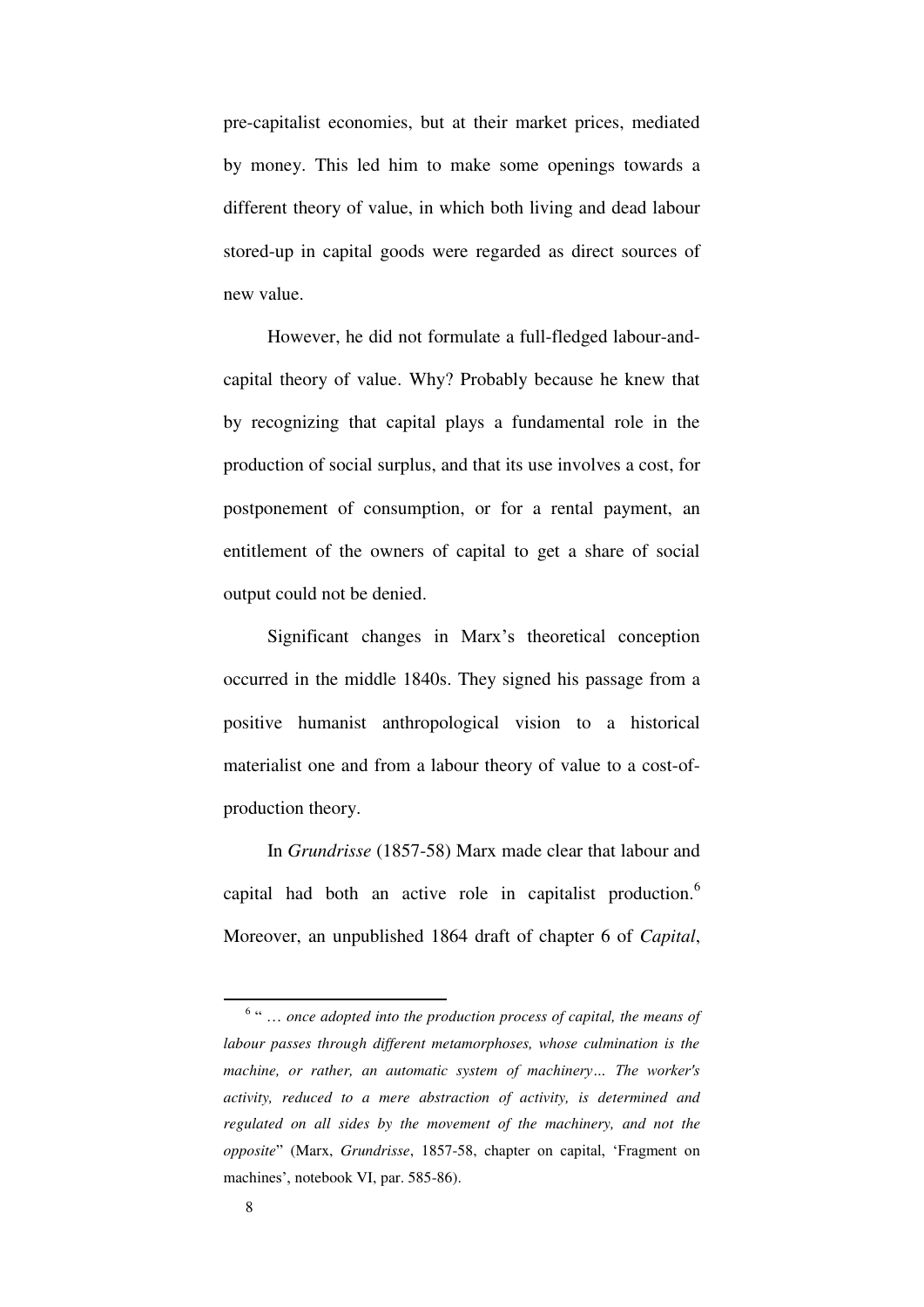vol. I, opened with a paragraph entitled *Commodities as the product of capital*, in which Marx noticed that a significant transformation of the labour process had occurred in advanced capitalist systems. It was capital that employed the worker, not the worker capital.<sup>7</sup>

Three years later, in the first volume of *Capital*, Marx wrote that in modern industry "*the labourer becomes a mere appendage to an already existing material condition of production*" and that there had been a 'complete inversion' of the relation between living and dead labour, which had signed the passage from a formal to a real subsumption of labour to capital.<sup>8</sup>

There is therefore textual evidence to corroborate the idea that in his mature age Marx recognized that in capitalist systems capital goods are directly productive of new value. Machines were regarded by Marx as the objectified power of abstract social knowledge: the product of 'General Intellect,' an entangled mix of collective intelligence, creativity and

<sup>7</sup>"*It is not the worker who buys the means of production and subsistence, but the means of subsistence that buy the worker to incorporate him into the means of production*" (Marx, *Results*, 1864, p. 1004).

<sup>8</sup> In *Capital*, vol. II, Marx dealt with the circulation of commodities over time and between the various sectors of the economy, and with their expression in terms of money. In vol. III, following Ricardo, he mentioned the possibility of deviations from the law of value due to the heterogeneity of capital goods and explained the working of the market competitive mechanism by which profits are allocated between sectors at a uniform rate, through the competition of capitals.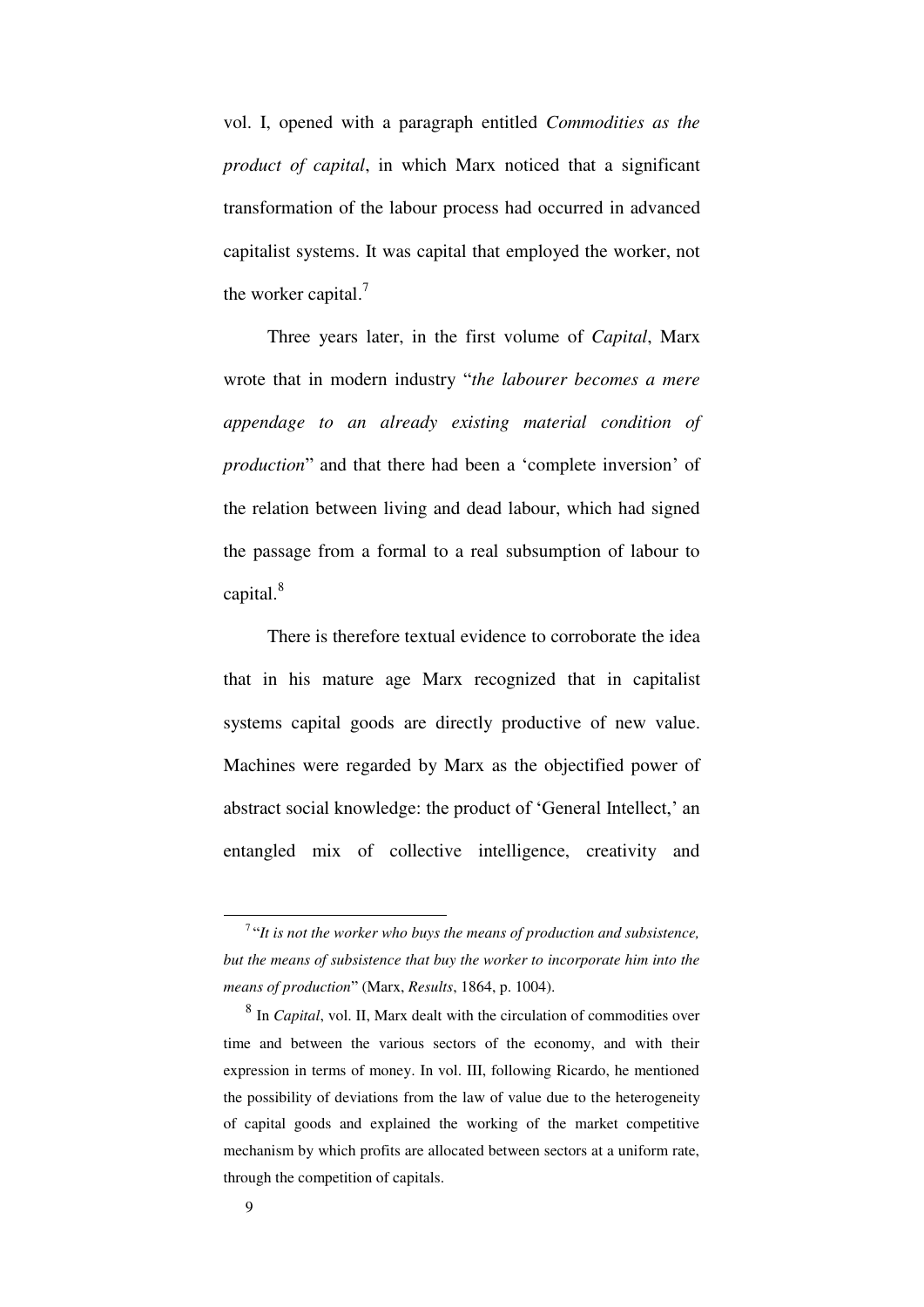knowledge. This was a premise for the construction of a different theory of value, one based on the money cost-ofproduction, augmented by a normal profit margin.

#### **1.3 From the labour theory to the law of value.**

The young Marx's pure labour theory of value was clearly contradicted by the tendency of competition to establish a uniform rate of profit on capital goods of different organic composition. Its abandonment signed Marx's passing to a more general conception, that of a 'law of value', which would regulate the determination of commodities relative prices according to their unit costs of production.<sup>9</sup>

The law was conceived by Marx as the fundamental principle regulating the production of commodities, the determination of their relative prices and the distribution of labour between different industries. The law was supposed to hold at a macroeconomic level, for 'capital in general', and to allow for possible 'mutually compensating' exceptions (a disturbing feature) at the microeconomic level, for single commodities.

Two important implications of the abandonment of the pure labour theory of value in favour of a cost-of-production

<sup>&</sup>lt;sup>9</sup> The law of value was known by classical economists. Ricardo mentioned it as the principle by which the value of any commodity depends on the relative quantity of labour which is required for its production, and not on the magnitude of the compensation paid for that labour.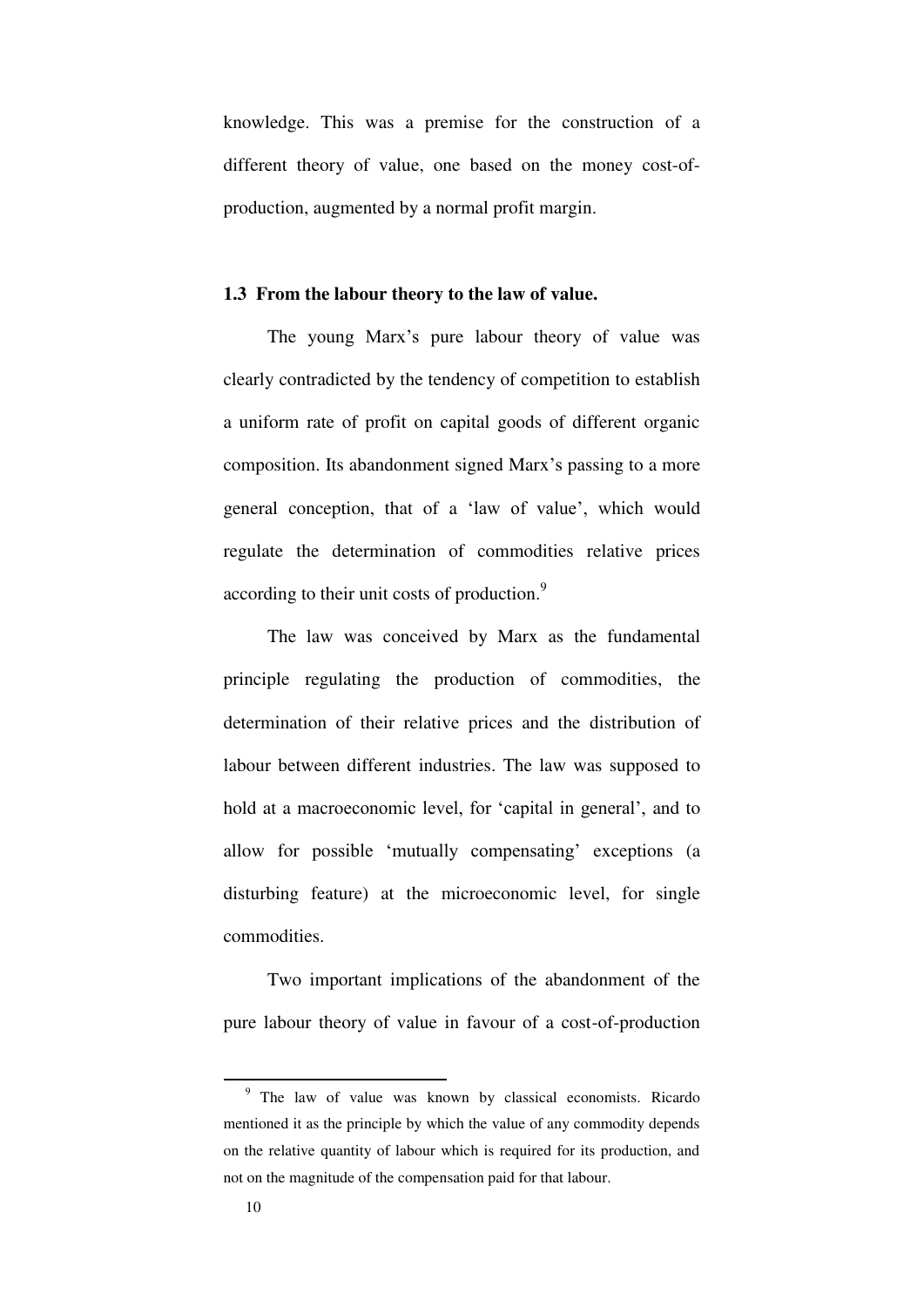monetary theory should be noticed. One of them concerns the analytical treatment of wages and non-wage incomes, whose aggregation should take place correctly. The social surplus cannot be conceived as the heterogeneous sum of net profits (profits net of depreciation) and gross wages (wages inclusive of workers subsistence goods). This is the conventional way social surplus is measured in national accounts, where profits are underrated and wages are overvalued. As a result, the social distribution of income is artificially altered and Marx's reasons for social conflict are obscured.

A second implication of our approach to the value problem concerns the treatment of normal profit, the minimum level of profit required to keep productive factors in their current use in the medium and long-run. Normal profit is a cost. It is an implicit cost which becomes relevant when an explicit cost in the form of interest is not paid by a firm to an outside lender.

Normal profit does not reward only the capital services used in production, but also the entrepreneur's time, ability and energy. This circumstance has important theoretical and practical implications, because the profit margin, on whose basis dividends are paid and taxes are computed, is reduced. The owners of capital are paid a normal profit as a

11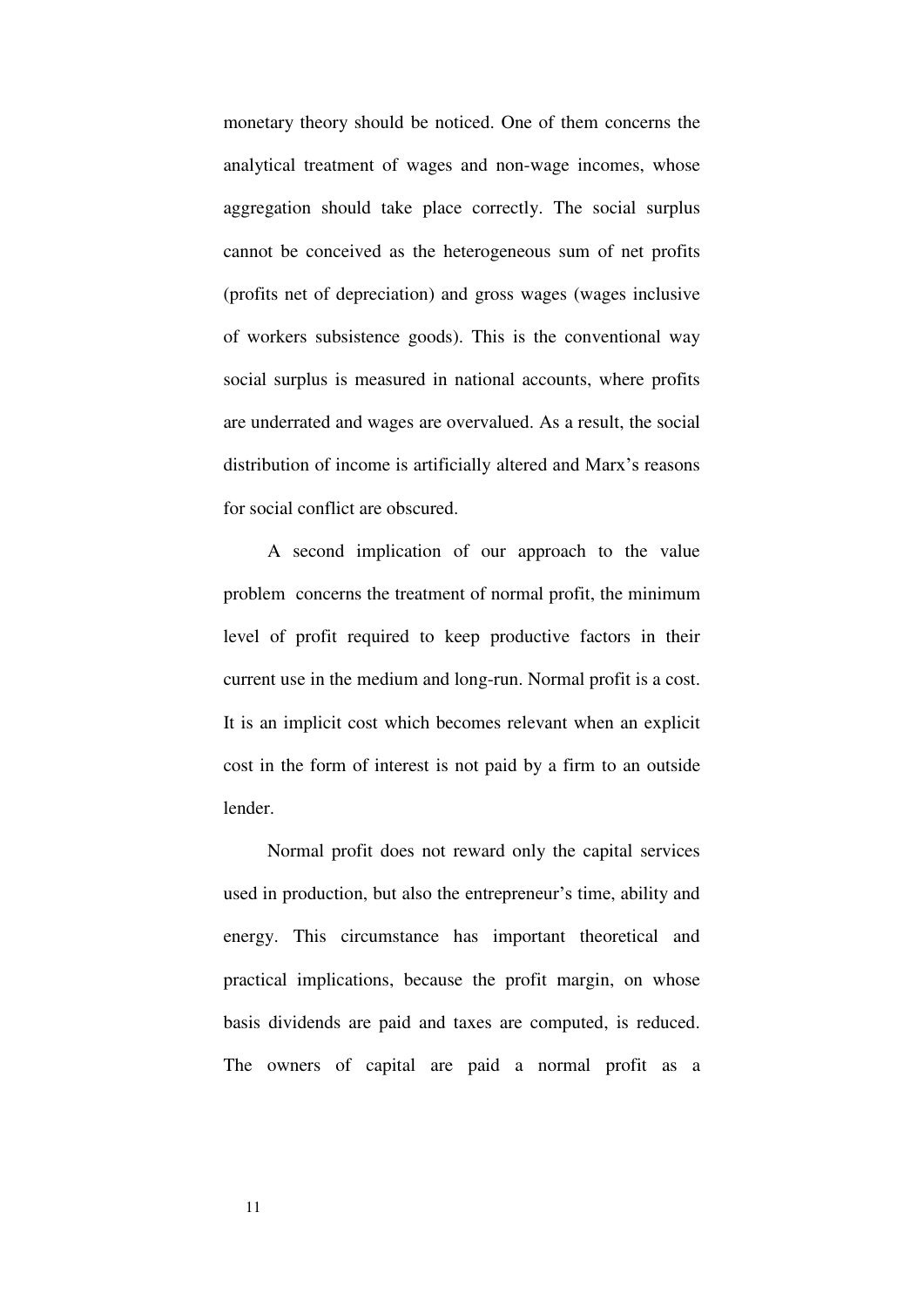compensation for their renounce to invest their money in more valuable alternative projects.<sup>10</sup>

Economic profit is the difference between total revenue and total costs (both explicit and implicit costs). Accounting profit is revenue less explicit costs. It thus include normal profit, which is not included in economic profit. In a business there may be an accounting profit and no economic profit.

Hereafter, we shall focus on economic profit and disregard accounting profit. We shall add normal profit to the explicit costs of production and subtract their sum from total revenue.

## **1.4 Further theoretical developments.**

In the second half of the  $19<sup>th</sup>$  century the attention paid by the economists to the theory of value turned from the supply to the demand side of the market.<sup>11</sup> That is from cost to utility and scarcity.  $12$ 

<sup>10</sup> The implicit rental cost of invested capital is the value ascribed to the best alternative project foregone. Normal profit should be distinguished from 'pure' or 'extra' profit, the surplus-value originated by labour exploitation, market power and windfall gains, appropriated by the owners of capital, which must be considered ethically illegitimate, when it is not justified by an abnormal risk taking .

<sup>&</sup>lt;sup>11</sup> J.B. Clark, who conceived capital as a permanent moving fund of uncommitted purchasing power, had become the highest authority on capital theory. Alfred Marshall had tried to reconcile the supply and demand sides of the theory of value and to close the gap between the economist and the businessman conceptions of capital, without much success. In his theory optimizing behaviour of economic subjects and factor substitution in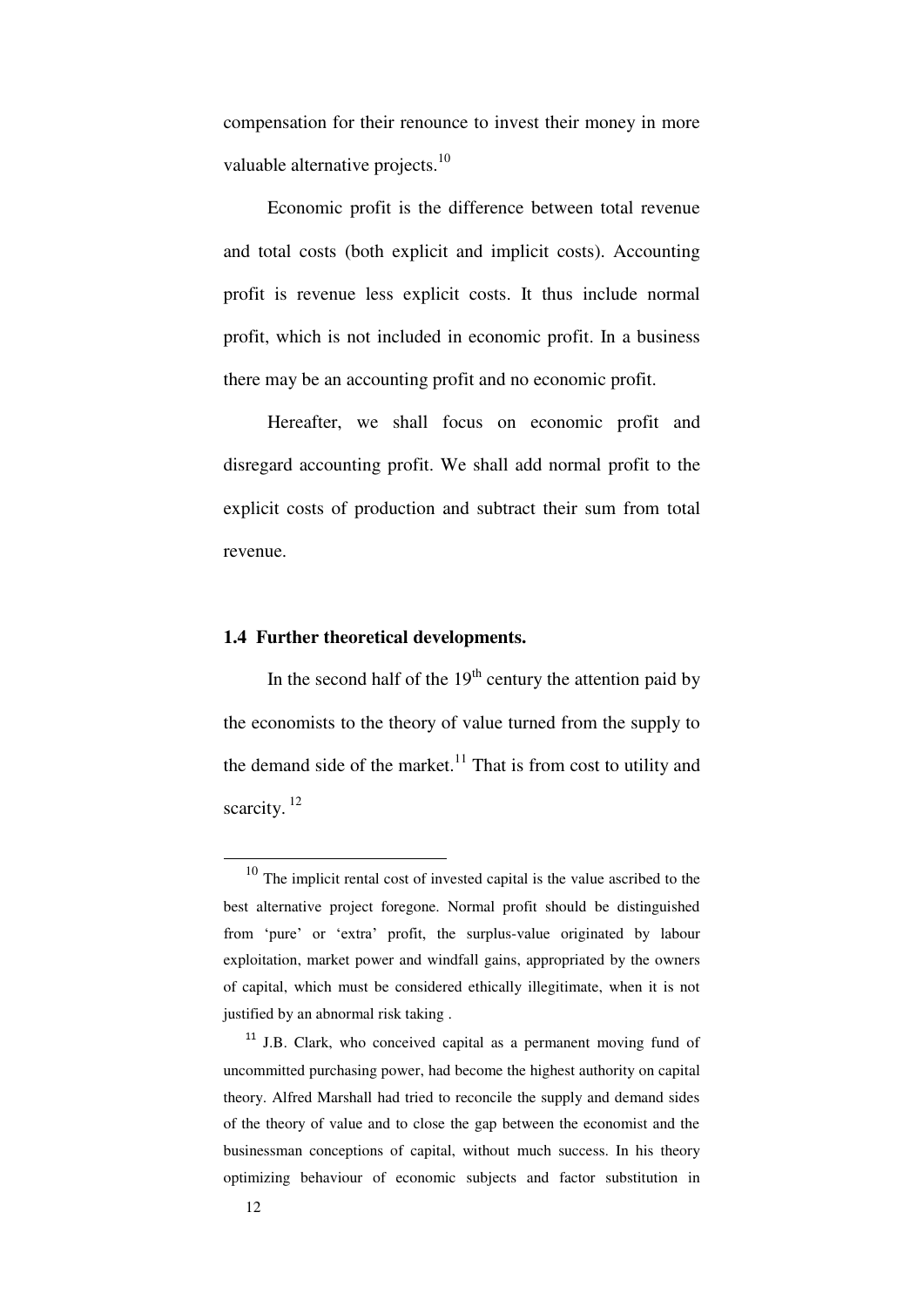In the early 1930s, during a controversy which opposed Hayek to Keynes and his 'Cambridge Circus', new capital theoretic issues were raised: whether investment was inversely related to the rate of interest, or directly related to final demand; whether the market mechanism had in itself sufficient stabilizing capacity in depression times; and what was the relative influence exerted by monetary and real factors on the capital structure.<sup>13</sup>

The debate on the theory of capital was reoriented towards neo-Walrasian models. In England Robertson and Hicks worked independently of each other in such direction. Keynes was not interested in the theory of capital. He pursued the construction of a general theory of asset holding, focused on the expected returns of new investments and on liquidity preference. He wished to make it consistent with his theory of

production, at the margin, were assumed. Money was neutral and no role was played by financial variables.

 $12$  An alternative theoretical approach had been proposed by Walras, in the framework of a general equilibrium model based on simultaneous equations, in which the prices of capital goods were determined by capitalizing the net incomes of their services. The traditional direction of imputation of value had been further questioned by Menger, the founder of the Austrian capital school, and by his pupils. They paid attention to the time structure of capital and Böhm-Bawerk tried to express it by a single number, the controversial 'average period of production'. Wicksell pointed out the analytical consequences (later named 'Wicksell effects') of the impossibility of measuring heterogeneous capital goods in homogeneous technical units.

<sup>&</sup>lt;sup>13</sup> Hayek was an advocate of the free market; Keynes was the promoter of an active counter-cyclical policy. Clearly, they could not agree.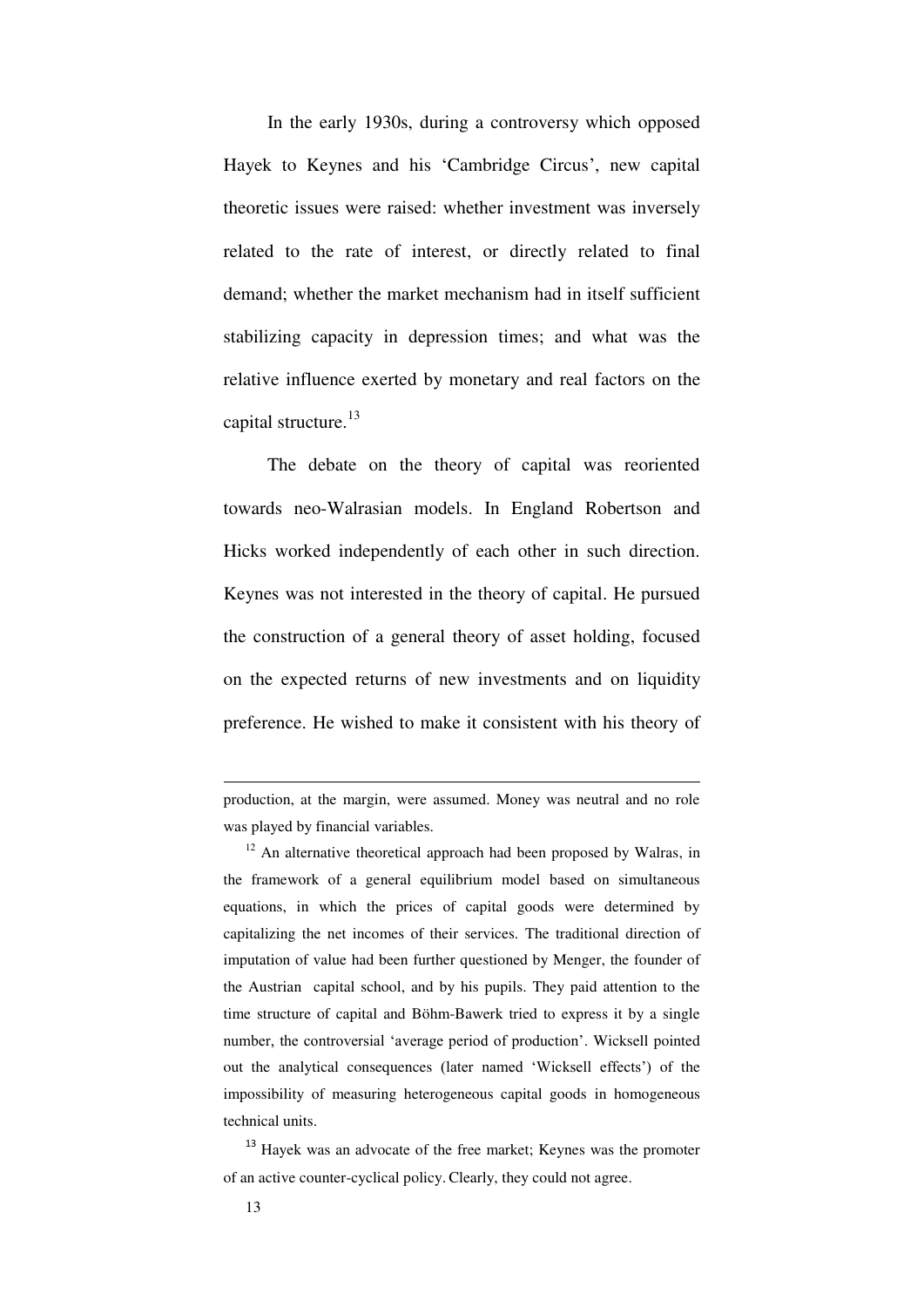income and employment, based on the principle of effective demand.

In the early 1950s a member of the Cambridge Keynesian group, Joan Robinson, attacked the aggregate production function used to describe the maximum level of output that could be obtained by a technically efficient use of given inputs in a single capital good neoclassical world, where the 'quantity of capital' was measured in homogeneous terms, independently of the social distribution of income. She posed the right questions – what was the meaning of the quantity of capital, in what units was capital measured and what determined the rate of profit – but did not succeed to stop the widespread use of neoclassical 'parables' employing this unsatisfactory analytical device.

The 'Cambridge debate' on the theory of capital was resumed a few years later, after the appearance of Sraffa's book on production of commodities by means of commodities. In that phase of the debate two conceptions of value confronted each other: the 'neo-Ricardian' one, held by the Anglo-Italian school, and the neoclassical macroeconomic theory, that treated capital as a single homogeneous factor.<sup>14</sup>

<sup>&</sup>lt;sup>14</sup> In both sides internal distinctions were relevant. The 'Sraffians' held a commodity theory of value, the neo-Marxists a monetary labour theory. In the neo-classical side, a neo-Walrasian minority denied the need of capital aggregation.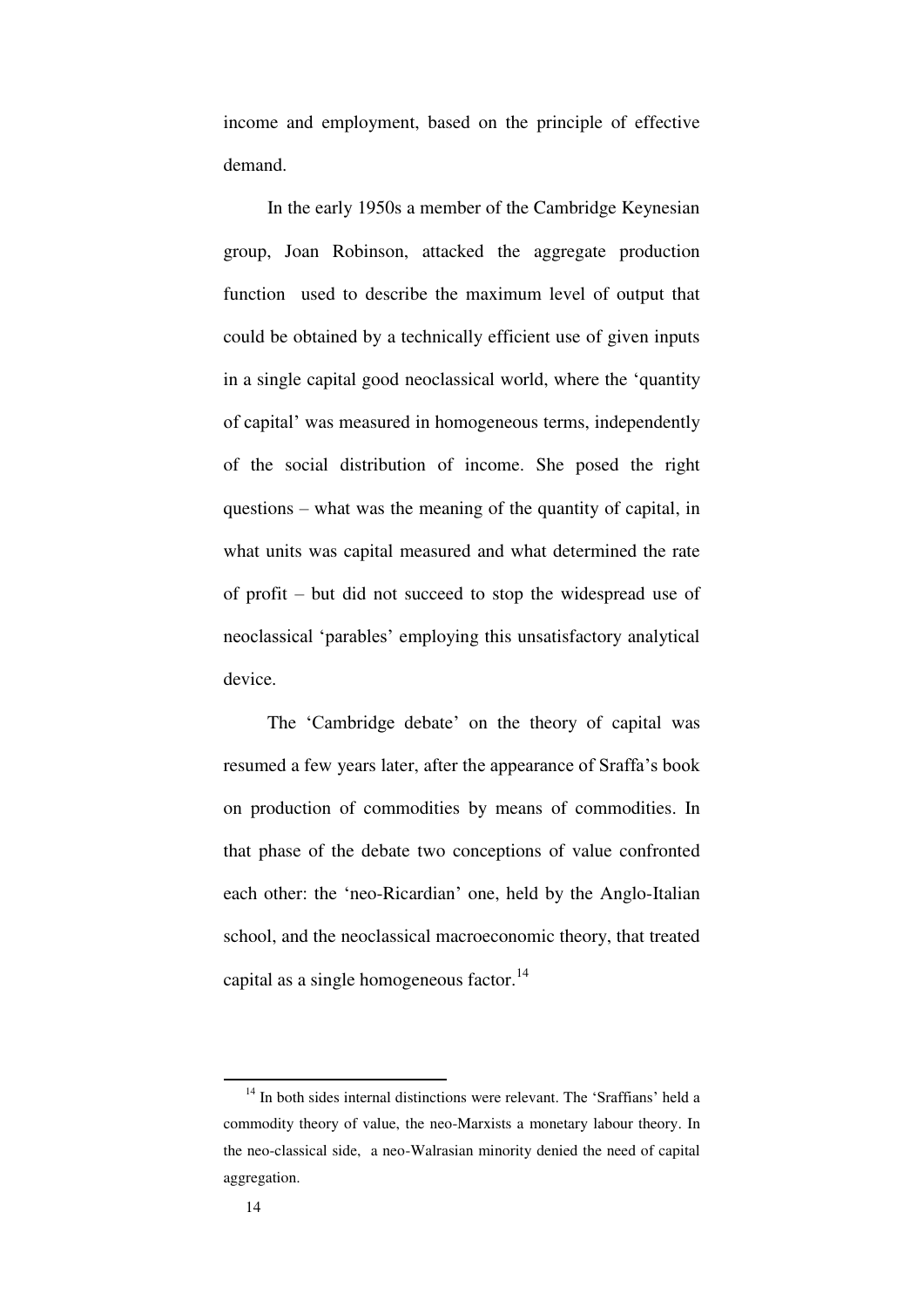The technical details of the controversy are widely known. The 'neo-Ricardians' were able to show that a fall in the interest (profit) rate is not necessarily associated with an increase in the capital intensity of production and that there is no monotonic inverse relation between the amount of capital per man and the reward for capital.<sup>15</sup>

The 'Cambridge debate' then closed, with scanty results. A lot had been deconstructed and little reconstructed.<sup>16</sup> Basic questions in the theory of value and capital remained unanswered.

## **1.5 Contrasting views.**

We shall now consider the positions held by three groups of 'heterodox' economists – the Sraffians, the post-Keynesians (PKs) and the Marxists – all of whom reject the neoclassical marginal productivity theory.

The Sraffians pursue a return to the standpoint of classical political economists. They refuse the labour theory of value, consider labour values redundant in price analysis and

<sup>&</sup>lt;sup>15</sup> Joan Robinson did not take part to this second phase of the debate. She did not share Sraffa's emphasis on long-period positions ("a metaphysical concept") and regarded his approach as too narrow in scope: half a general equilibrium system, centered on the supply side of the economy, that ignored the role of money, uncertainty and expectations.

<sup>&</sup>lt;sup>16</sup> Aggregate production functions continued to be used and paradoxical capital behaviours, as 'reswitching of techniques' and 'capital value reversing', continued to be considered empirical anomalies scarcely significant.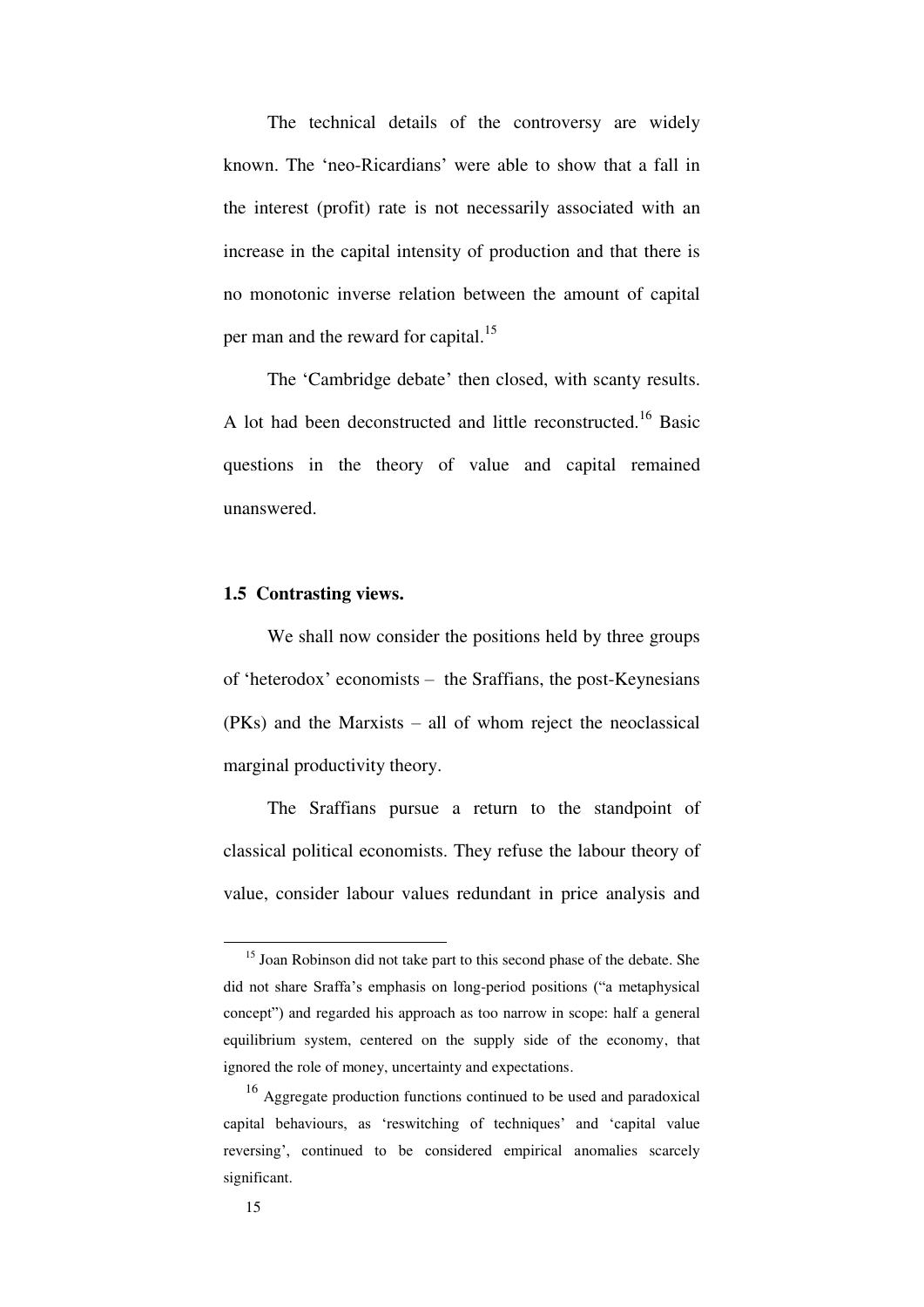explain commodities relative prices in physical terms. Confined in the paradigm of a long-run stationary equilibrium, they treat the quantities of commodities as given physical data and relegate the social distribution of income out of the economic discourse.

 Differently from them, the PKs focus on the short-period – on the principle of effective demand, on mark-up pricing and on the role of money and liquidity preference – and regard the interest rate as a monetary phenomenon.

Neo-Marxists and post-Marxists recognize labour as the origin of human wealth and living labour as the only direct source of new value. Some of them, the most critical, propose to substitute the old-fashioned Hegelo-Marxist paradigm of alienation and contradiction with non-dogmatic conceptions of value. For this purpose, they look in a variety of directions: from Western critical Marxism to post-structuralist and analytical Marxism.

In the last decades new attempts have been made by neo-Marxists to 're-read' Marx's theoretical system as a monetary theory of value and capital. They had two main sources. One was German, that of two left-wing radical groups, *Krisis* and *Neue Marx Lectüre*, which favoured the abolition of the value concept and a rejection of the idea of class struggle as driving motor of social history to money rejected and of the notion of dead labour. The other source was that of Foley's and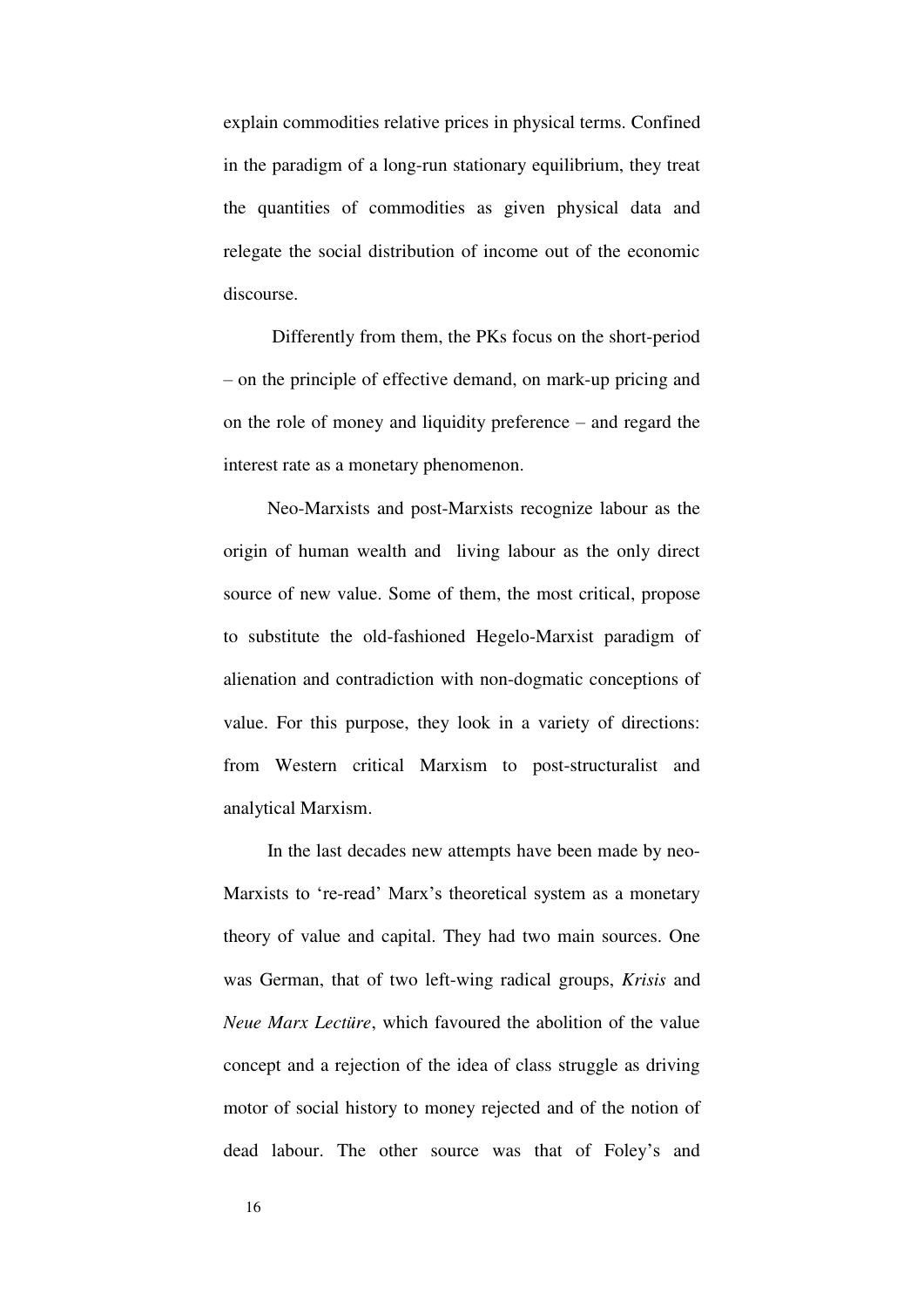Duménil's 'New Interpretation' (NI) of Marx's theoretical system, where money provided a formal mediation between labour values and production prices, living labour was identified as the only source of surplus-value, as in the 'simple commodity' production system considered by Marx in the initial chapters of *Capital*, the value of living labour was the money wage, a non-allocated amount of purchasing power, and the endowment of variable capital was given in money terms.<sup>17</sup>

In NI there is no duality between values and prices. The system is a single one. Everything is reckoned in terms of money and attention is focused on net output, instead than on gross output. Commodities values are interpreted as employment contents. The monetary productivity of labour is used as *numéraire*. The value of variable capital is the money value of labour-power, expressed by the share of wages in national income, and there is no need to transform values into prices. The labour theory of value is retained as explanation of the origin of value, though not of the relative prices of commodities. Wages are valued at the production prices of the wage goods bought by workers and the values of commodities are interpreted as shares of employment per unit of output, that is as 'normalized' production prices. This allows to pass from

 $17$  A paradoxical result then emerged, as workers doing the same job, side by side, for an equal time, and getting the same money wage, would be illogically considered subject to different rates of exploitation, if they used their money wage to purchase different bundles of wage goods.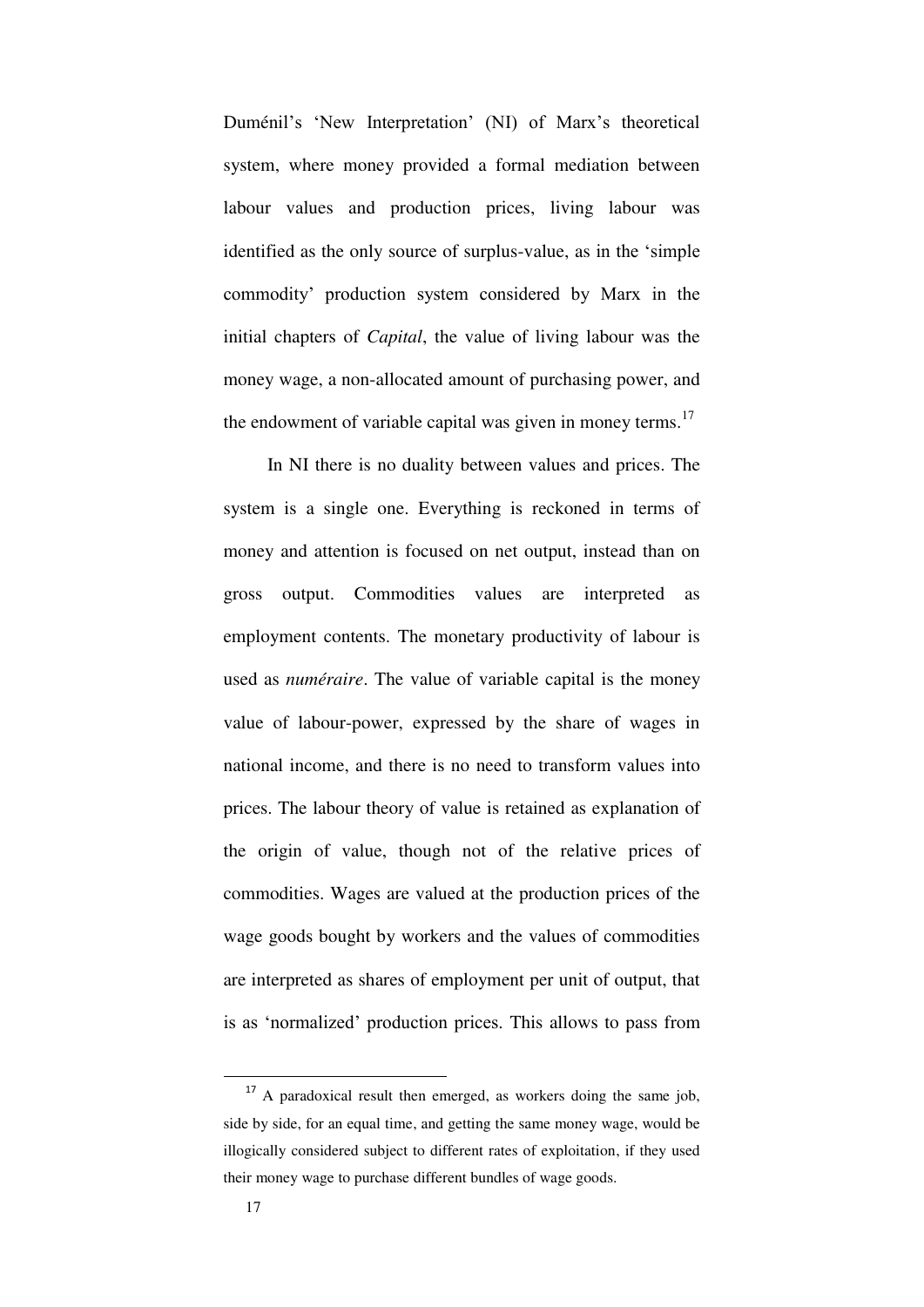an accounting system in terms of non-observable labour values, subject to change when the social distribution of income changes, to one in employment terms, directly observable and unaffected by changes in the distribution of income. Marx's theoretical system would thus be valid even if prices would diverge from values.<sup>18</sup>

Two variants of NI were also proposed. One of them is the *Simultaneous Single System Interpretation* (SSSI), or *Equilibrium Marxism*. It was suggested by Sraffian scholars. Wealth was identified with use-values, instead than with exchange-values. Values and prices represented different levels of analysis of a single theoretical system. All capital, both variable and constant, was measured in money terms and regarded as initially given. Input and output prices were simultaneously determined in long period equilibrium. Therefore they could not be different, contrary to what happened in Bortkiewicz's famous *Dual System Interpretation*, where values were expressed in labour-time and prices in money terms.

 The other variant of NI is the *Temporal Single System Interpretation* (TSSI), or *Marxian Disequilibrium Approach*,

<sup>&</sup>lt;sup>18</sup> If from the net product of national accounting, which does not include the amortization quotas of fixed capitals, one subtracts the necessary consumption of wage labourers, total profit will equal total surplus value, as argued by Marx.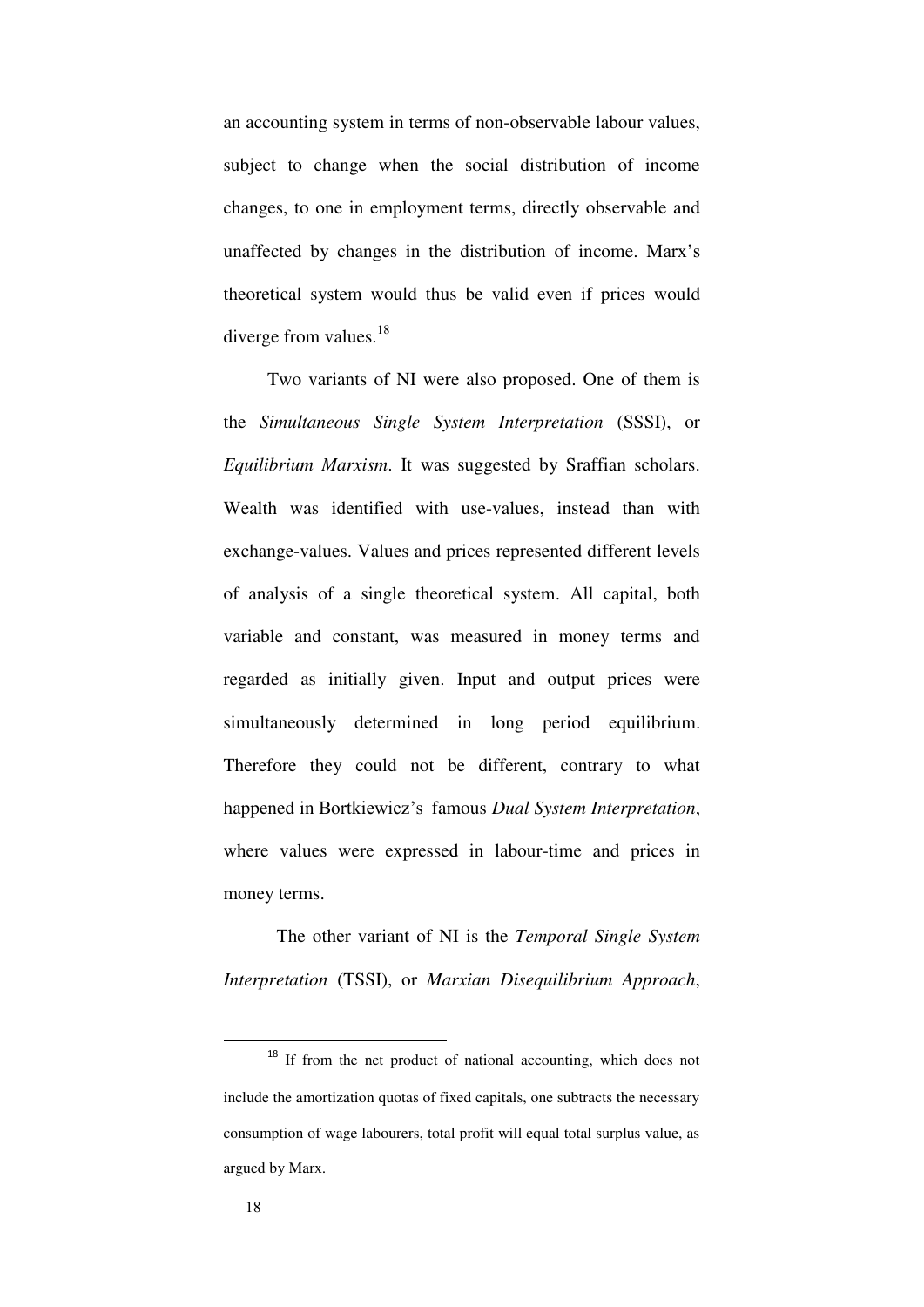advanced by fundamentalist neo-Marxists, where all variables are expressed in money terms and in temporal sequence. Prices can change during the production process. In each period the prices of inputs and outputs are not simultaneously determined. Therefore they can be different and the claims of internal inconsistencies that had been moved to Marx's theory of value could be rejected.<sup>19</sup>

TSSI has been criticized for its dubious hermeneutical correctness and for its arbitrary assumption of an equivalence of new value and living labour. Moreover, it does not ensure in the long-run a uniform rate of profit in the various sectors of the economy. This interpretation, however, deserves attention, because it reintroduces in the pricing problem the time element, which had been set aside after the decline of the theory of capital of the Austrian school. By so doing, it allows to account properly for technical progress.

A further post-Keynesian approach to economic policy is provided by the so-called Modern Monetary Theory (MMT), a 'neo-chartalist' approach whose proposers affirm that money is valuable because the government obliges people to pay taxes in the money it issues. Attention is focused on the role of fiat money, an unconvertible legal tender issued by a sovereign country. MTTers claim to have rediscovered the true nature of money and to be able to explain how money really works in a

<sup>&</sup>lt;sup>19</sup> See Kliman (2007) and Freeman and Kliman (2008).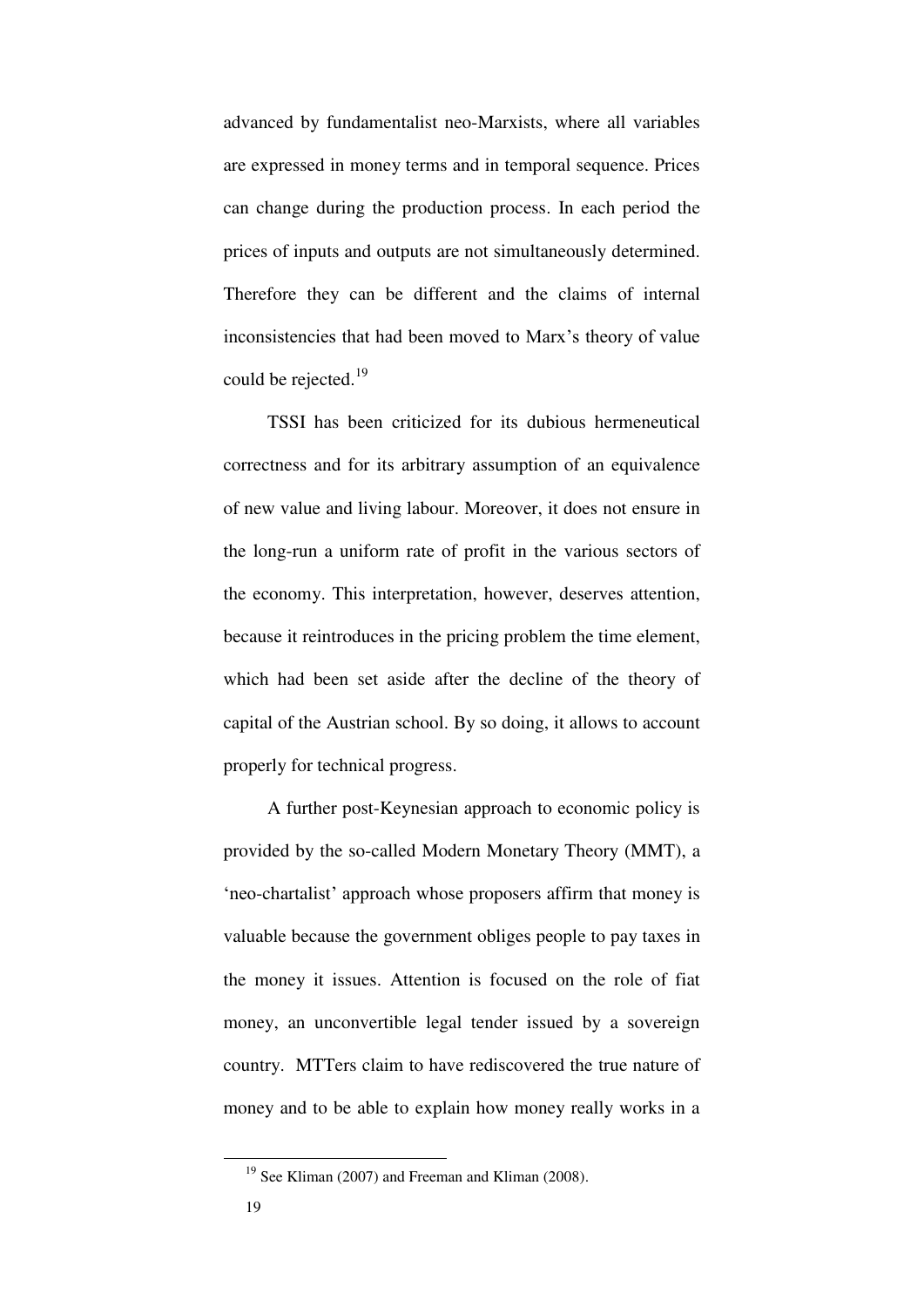modern economy. They consider deficit spending by the government as an entirely independent flow variable, unconditioned by the availability of financial means and by size of the national debt (a stock variable).

This is a naïve and counter-intuitive way of reasoning, a 'chartalist' conception of money, formulated in German by Knapp at the end of  $19<sup>th</sup>$  century, endorsed by Keynes and 'rediscovered' nearly sixty years later by Wray, Mosler and other American heterodox economists. Their idea that a sovereign government can run budget deficits of unlimited amount in its money, without risking to become insolvent is a dangerous illusion. The economy would not be conditioned by the inflation-unemployment long-run trade-off of the Phillips curve type. The sovereign government could assign top priority to full employment. It could start job guarantee programs and behave as an employer of last resort. Budget equilibrium should no longer be a constraint. It would be the expression of a simple accounting identity. $20$ 

This simplistic way of reasoning is subject to a destructive objection. While it is true that pure financial limits to government deficit spending do not exist, and should not be

 $20$  The government of a sovereign country, unlike individual households, is not revenue-constrained. It does not need to tax or sell bonds before it can spend to buy goods and services from the private sector of the economy, or to make transfer payments. By its deficit spending it creates an equal amount of private financial assets. The aggregate sum of financial assets and liabilities must necessarily be zero.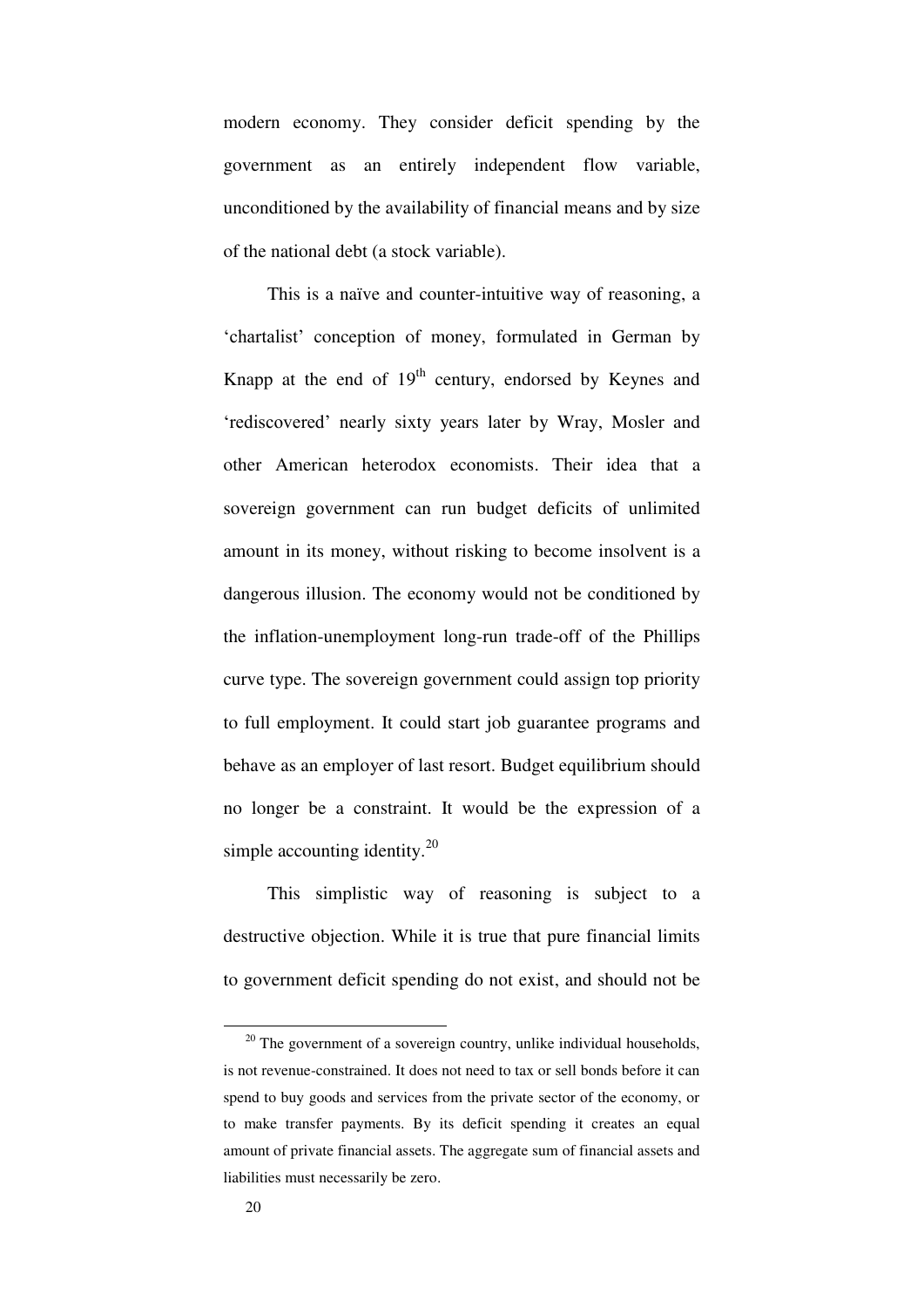legally imposed, it is as much clear that there are real capacity constraints to a systematic expansion of deficit spending and that deficit spending does not provide a 'free lunch' solution, because an interest has to be paid for the debt service. The economy is both debt-led and debt-burdened.<sup>21</sup> A budget deficit can stimulate a country's economy in recession times. But as the economy recovers and the system approaches its full capacity, the deficit spending should stop and taxation should be increased to avoid incurring into a serious inflationary pressure.<sup>22</sup>

## **1.6 Measuring the money value of real capital.**

We come now to the second and third basic problems in the theory of capital: measuring the

$$
K_t = I_t + (1-\delta) K_{t-1}
$$

value of a stock of heterogeneous capital goods which have multi-specific possible uses and ascertaining the nature of the relation between value and money  $(I_t$  is investment and  $\delta$ depreciation).

The value of real capital  $K_t$  is the money value of capital goods divided by the real wage. This value can be measured in

 $21$  A 'no-Ponzi game' intertemporal financial stability condition has to be satisfied in the long-run: the rate of growth of gross domestic product should not equalize or exceed on the average the real interest rate. The budget debt, however, can be financially sustainable and socially unsustainable.

<sup>&</sup>lt;sup>22</sup> MMT has been criticized as a rehash of old concepts rearranged in a mess, without the support of a formal analysis. See Palley, 2013.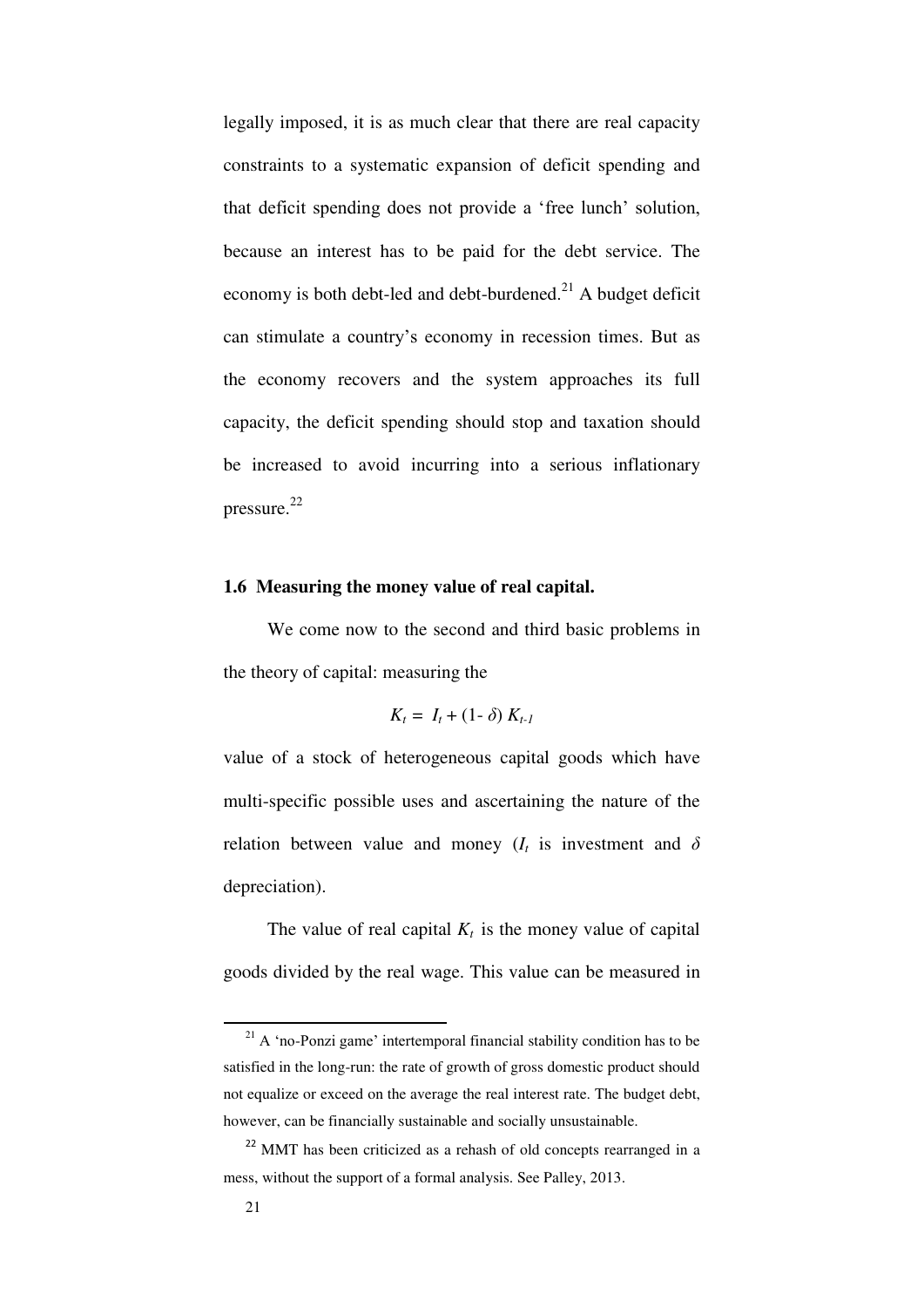various ways: (i) at its present replacement cost, a 'snapshot' valuation method that focuses on the current market supply price of capital and disregards its time structure; $^{23}$  (ii) at its updated historical cost, obtained by capitalizing the cost of past investments, reckoned in terms of labour time or of wage units, at a compound interest rate, and by subtracting depreciation and retirements; this gives the 'book value' of a capital stock, a 'backward-looking' value, that may be difficult to establish; (iii) in a 'forward-looking' perspective, for the expected capacity of real capital to produce a discounted flow of capital services which will presumably ensure a net income in the future (a neoclassical method); (iv) by estimating capital goods in terms of the length of their production process, by the average 'waiting' time which elapses between inputs and output (the Austrian method suggested by Böhm-Bawerk).

These four methods have been extensively analyzed in the literature. We shall not dwell upon them further on. We shall instead use a method of different, statistical nature, present in the literature. It implies the construction of an indexnumber of asset-prices, a line integral in continuous time of a vector field. This metric will provide a deflator of the money

<sup>23</sup> *Market Value* is nominal value (the sum of invested funds, plus subsequent advances and accrued interest, less repayments) augmented by accumulated revaluations. It is different from *Face Value*, which is nominal value less accrued interest.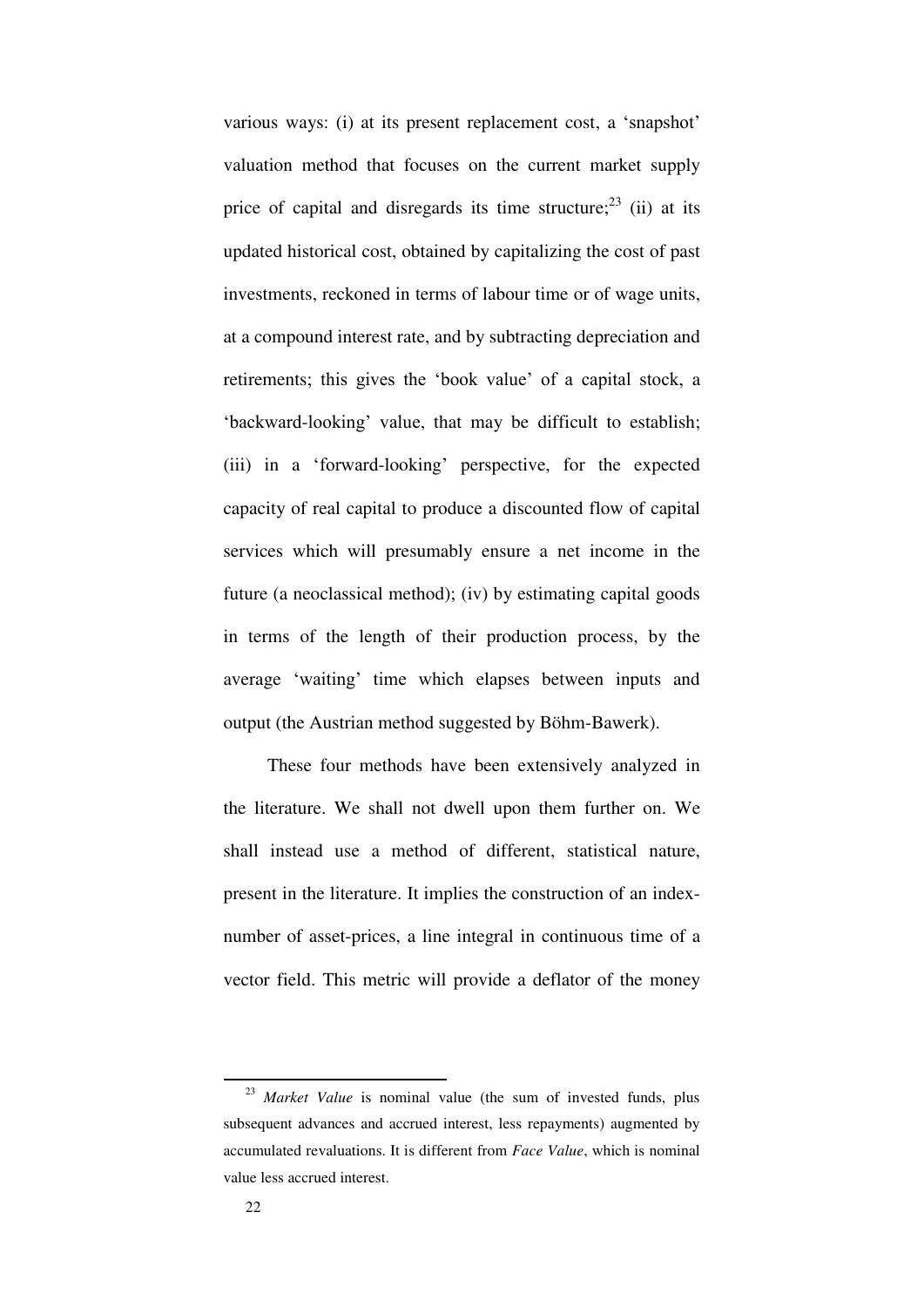value of real capital and should be used to convert labour values into money prices.

The money value of real capital will be calculated by making use of two specific money metrics, suited to convert labour values into money prices, and vice versa. A normal profit margin will be added to productive outlays, to account for the implicit rental cost of financial capital.

## PART TWO – **TOWARDS AN INTEGRATED STOCK-AND-FLOW MODEL**

### **2.1 Modelling capital assets in money terms.**

Differing from Marx, who used to distinguish capital into a constant and a variable component, both measured in labour values, and then to convert them in money terms, we shall measure capital directly in money terms, to avoid the unnecessary 'transformation' of values into prices.

We shall disaggregate capital into five components: 1) *fixed capital*, *Kd*, the stock of real and durable manufactured assets (physical capital), such as plant, machinery and other tangible sources of capital services, used as means of production and available for repeated uses; 2) *circulating capital* of material or technical nature, *Kc* (a flow of raw materials, auxiliary materials, energy and intermediate goods in process); 3) *financial capital*, *K<sup>f</sup>* , a moving fund, reported in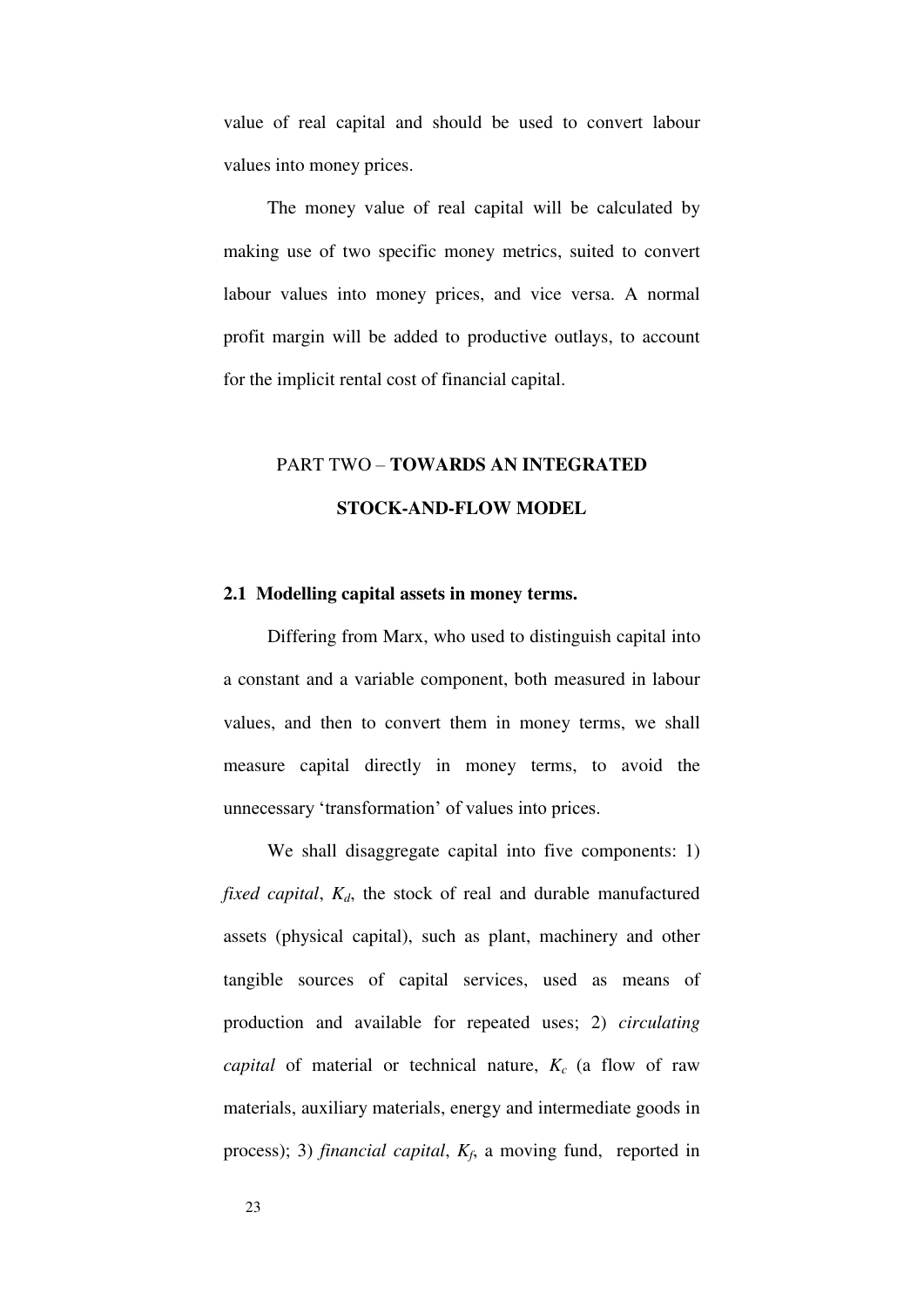the financial account, which has different sources (debt liabilities, equity costs, grants) and can be used to buy physical assets and to hire input services;<sup>24</sup> 4) *cultural capital*,  $K_i$ , a central concept in the theory of social reproduction where culture is identified as an intellectual asset, but a controversial concept in the theory of capital; 5) and *other intangible capital assets*, *Kn*, such as software, goodwill, reputation, exploration rights and people's ability to work together.

On the basis of this proposed taxonomy, the money value of capital will be measured by

$$
K=K_d+K_c+K_f+K_l+K_n,
$$

and the money value of social product, *P*, by this sum augmented by the money value  $S_\nu$  of social surplus:

$$
P=K_d+K_c+K_f+K_l+K_n+S_\nu.
$$

This is a money sum of stock and flow components. A part of it represents the value of the re-integrations of material means of production and workers means of subsistence; other parts are financial capital, cultural capital and intangible capital. The residual is surplus-value.

<sup>&</sup>lt;sup>24</sup> A part of financial capital provides an answer to Keynes's 'finance motive for holding money'. It is an active component of the temporary demand for short-term investible funds destined to meet firms payment obligations in the period between the planning and the execution of an investment. Once the investment is completed, this finance should be replaced by long-term finance provided by institutional underwriters.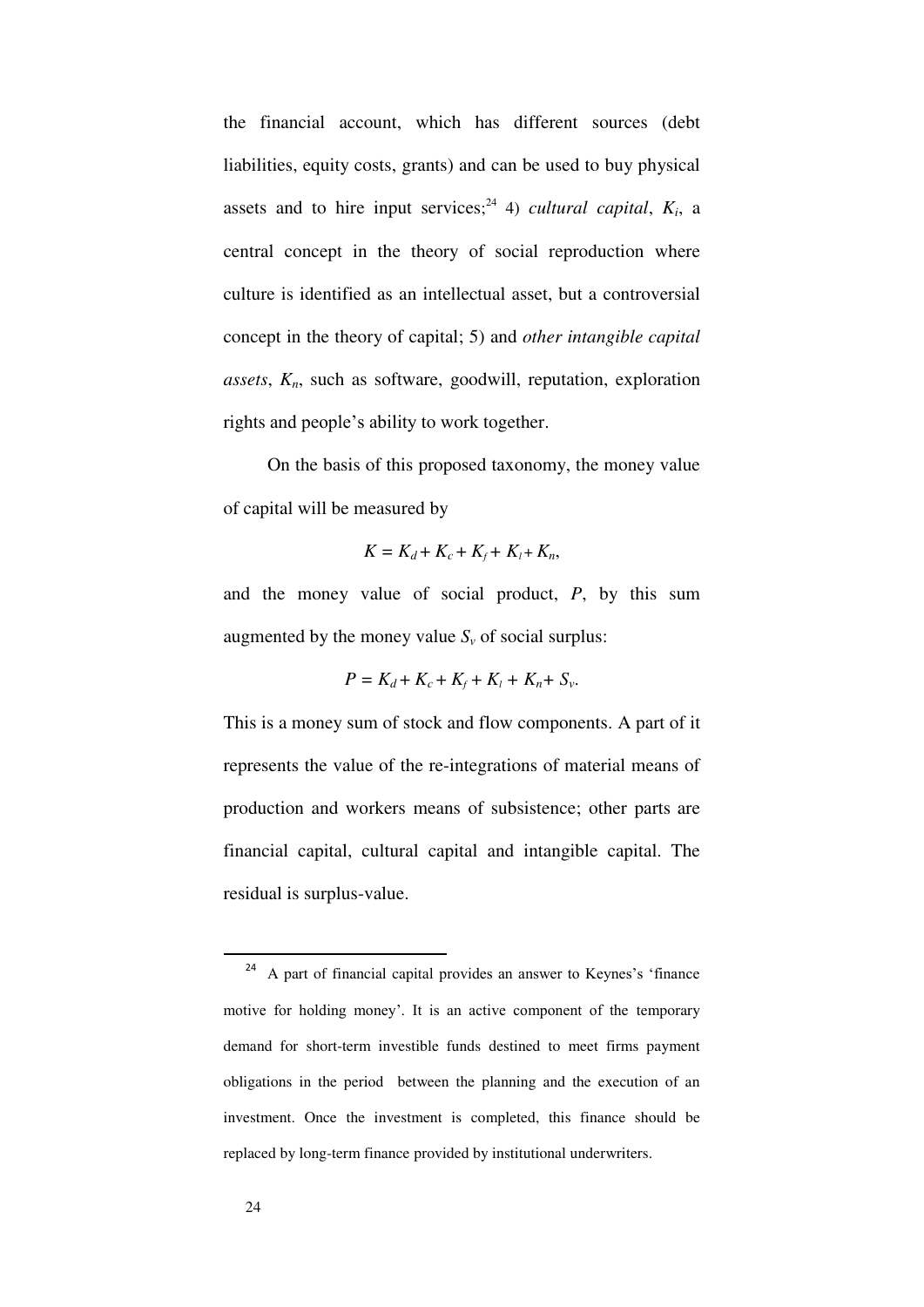*P* can also be defined as a sum of operating and user costs. That is by the sum of the operating costs implied by the production of commodities and of the user cost of capital:

$$
P = g + h = \sum_{cot} (r + \delta - e)p,
$$

where *g* is total operating cost in production, *h* is the implicit rental cost of capital,  $c_{of}$  is the operating cost at time *t*, *r* is the required rate of return,  $\delta$  is the depreciation rate, *e* is the expected rate of asset price change and *p* the price index of capital services.

The user cost of capital is the sum of two flow-variables, the depreciation allowance of durable capital,  $p_k \, \delta K_d$ , and the implicit rental-cost of financial capital, a weighted average of interest and dividend costs.

Since the money value of social product is a nonhomogeneous sum of stock and flow variables, a dynamic stock-and-flow integrated accounting framework is required to analyze the evolution of a capital stock over time. This implies the use of a flow-of-funds matrix, showing the flow of funds from one sector to another.<sup>25</sup> A correct analytical framework

<sup>&</sup>lt;sup>25</sup> A formal model, in which capital goods are regarded as sources of capital services, is provided in the OECD 2009 manual on *Measuring Capital*, in terms of flows of capital services, reckoned at their market current prices. Another basic reference book is UNITED NATIONS and CENTRAL EUROPEAN BANK, *Financial Production, Flows and Stocks in the System of National Accounts*, New York, 2014. The aggregation of user costs over different capital vintages should take place in terms of standardized performance indicators. That is in standard efficiency units.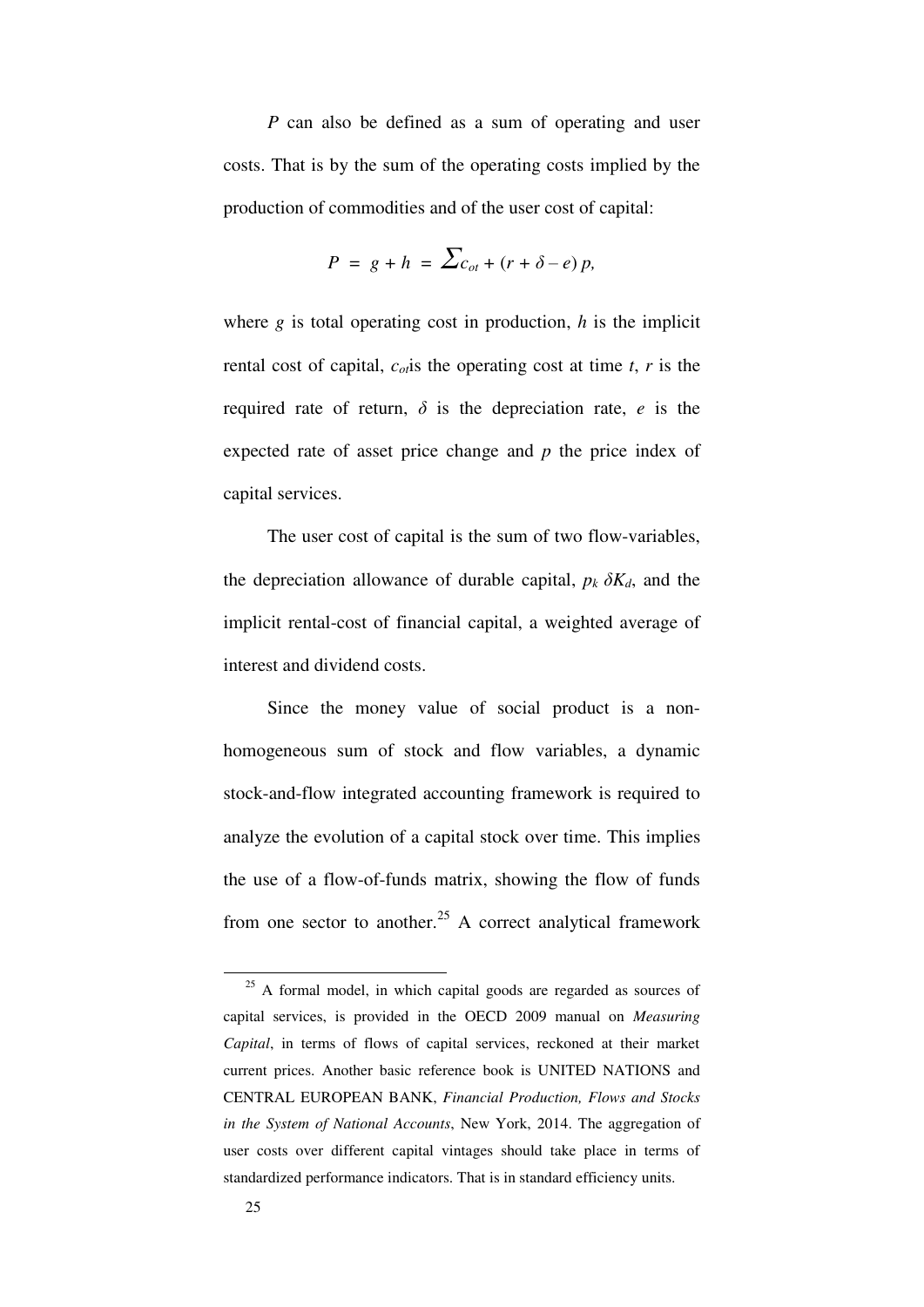implies a flow-of-funds approach, where the interdependencies between income flows and quantitative changes in financial assets can be adequately considered.<sup>26</sup>

The integrated accounting framework of the economy should include four distinct information tables. Namely: (i) a balance-sheet, that is a statement of the values of all assets and liabilities at a given point in time; (ii) a current account (the income generation and distribution account); (iii) a capital account, showing how saving and capital transfers finance capital accumulation (the net capital formation); and (iv) a flow-of-funds matrix, a 'from-whom-to-whom' intersectoral framework relating stocks and flows, where each row represents an asset and each column a sector.

The flow-of-funds accounting matrix can be transformed into a flow of funds general equilibrium model, by assuming that each cell in it contains a variable which has to be explained by an asset demand function.

## **2.2 Capital in equilibrium.**

We live in a changing world in which the supply and demand for capital assets are seldom in equilibrium, because individual plans do not dovetail. A long-run basic tendency towards equilibrium can however be realistically assumed to exist. In long-run equilibrium, the structure of capital and the

<sup>&</sup>lt;sup>26</sup> See, for example, Bain (1973).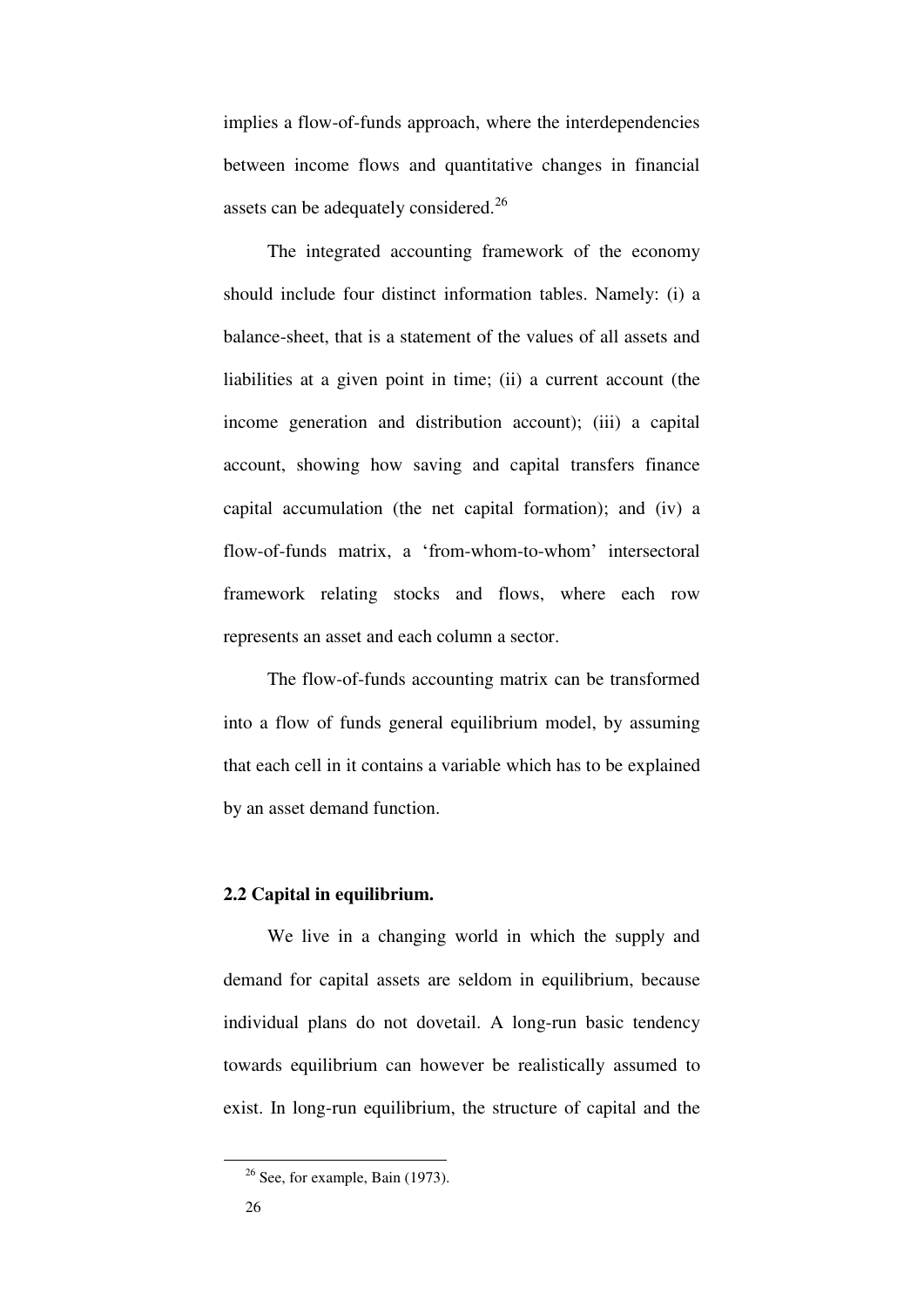rate of interest would be simultaneously determined by a threefold-margin of choice, between present and future consumption, real and financial investment, money and bonds.

The demand for a stock of capital and that for an investment flow are strictly related. The demand for investment is a function of the expected level of income, of aggregate demand, of the marginal efficiency of investment and of the interest rate, which reflects the state of the money market. It should include the inherited stock of capital goods, plus the net current output of them. $27$  The supply of real capital is a stockaugmented variable.

Under conditions of steady state dynamic equilibrium, the theory of capital would be much simplified, because any act of saving would imply an equal amount of investment. Therefore there would be no logical need for money. This is what happens in neoclassical models. In such models, which are based on an aggregate production function characterized by diminishing returns to capital and on a capital accumulation function, a pair of dual relations must be satisfied in steady state equilibrium: between the rate of profit and the real wage (along the 'factor

 $27$  In equilibrium, Lerner's marginal efficiency of investment (MEI), a flow-variable expressing the demand for additional units of capital goods, should equal the demand for the existing stock of capital goods, i.e. Keynes's marginal efficiency of capital (MEK), a stock-variable. Both of them are decreasing functions of the rate of interest and should equal this rate in equilibrium.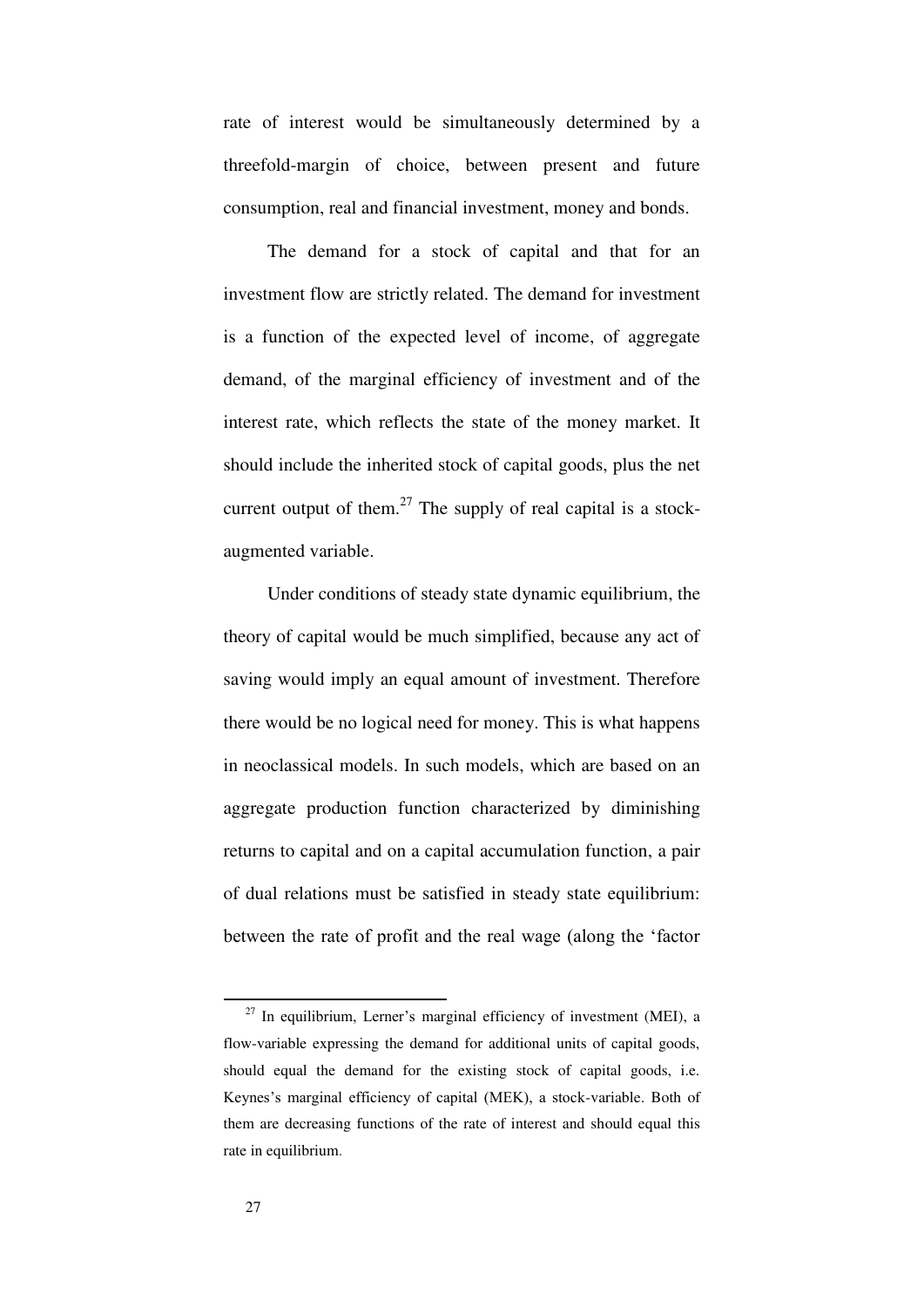price frontier') and between the rate of growth of the economy and per capita consumption (along the 'consumption frontier'). No discrepancy between savings and investment can arise. The accumulation of capital is determined by the saving behaviour of firms and households. Complete substitutability between capital and labour and perfect price flexibility are usually assumed. Hence all markets clear and there is full employment. Capital will be free to move and adjust instantaneously and completely in such a way to equalize everywhere the marginal product of capital.

In Keynesian models, where savings depend on the level of income, in correspondence of any exogenously given rate of interest there will be as many supply functions of capital as possible levels of income. Equilibrium in the capital goods market is brought about by changes in prices. Together the demand and the supply functions of capital goods determine the equilibrium stock of capital. In equilibrium two conditions must be satisfied: the expected rate of return on capital must be high enough to induce firms to hold their endowment of capital goods, and the current supply of capital goods must be such to make the marginal cost of production equal to the market price of a unit of real capital. For each endowment of capital goods, a different market price and a different rate of return will be associated in equilibrium with each rate of output of capital goods and with each rate of investment.

28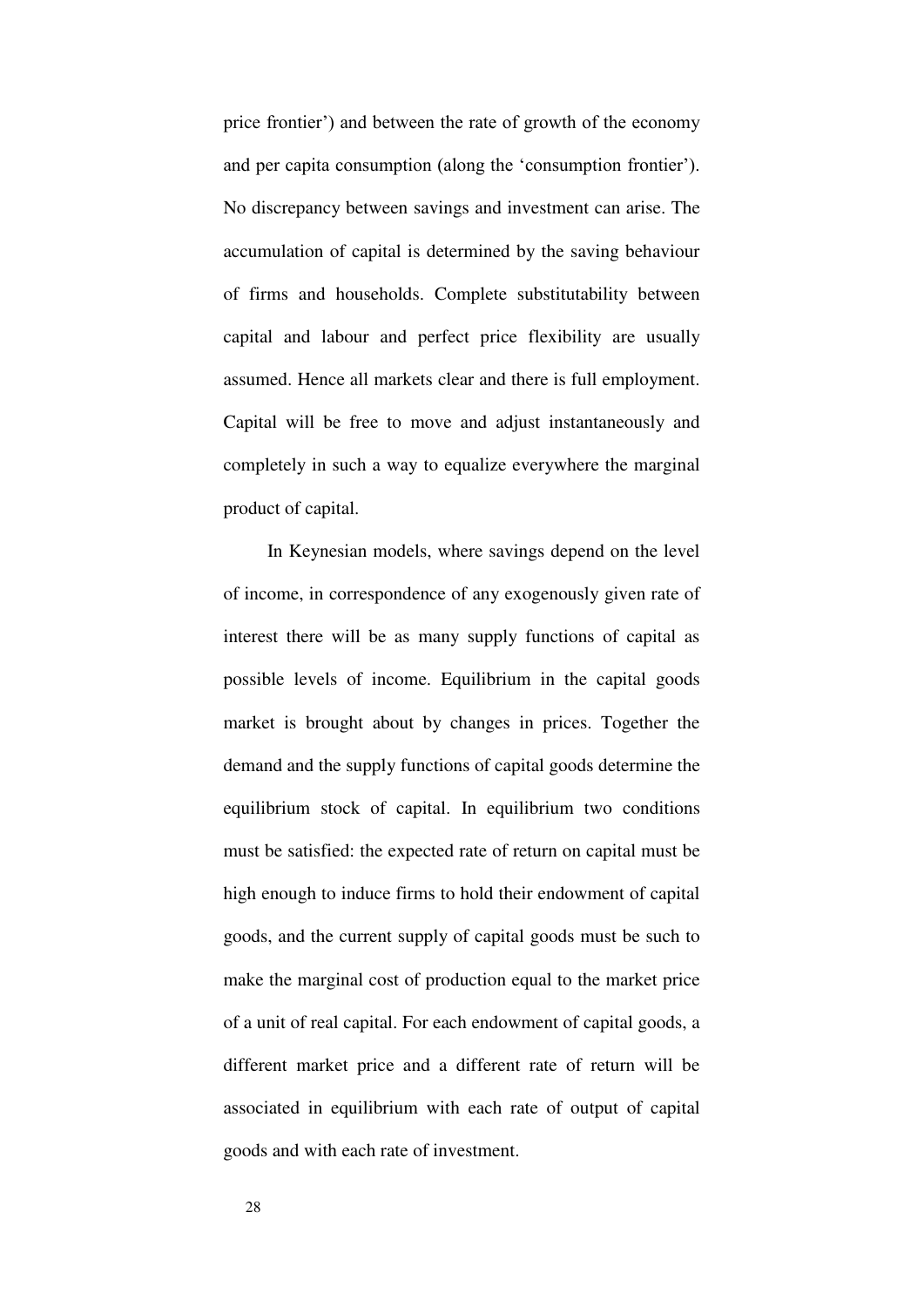**2.3 Capital in disequilibrium. The dynamics of capital accumulation.** 

We shall now consider the dynamic behaviour of a changing economy in which capital is in disequilibrium. Unfortunately, up to now disequilibrium in the market of capital goods, unlike disequilibrium in other markets, has not been adequately analyzed.

Disequilibrium implies a stock adjustment process involving changes in prices and/or quantities. A price adjustment scheme has therefore to be defined. The required equilibrating process should involve two types of choices by the firms: an investment or disinvestment decision and a financial decision.

Under stochastic risk conditions, the price of a capital asset is the expected discounted payoff

$$
p_t = E(m_{t+1}, x_{t+1}),
$$

where  $p_t$  is the asset price at time *t*,  $m_{t+1}$  is a linear stochastic discount factor and  $x_{t+1}$  is the asset payoff in the next period. This is our basic pricing equation, in implicit form.

Asset prices should equal the sum of the discounted rental payments of asset services. Investment will be made up to the point in which the present value of expected future revenue will equal, at the margin, the opportunity cost of capital, and the market value of assets will equal the replacement cost of capital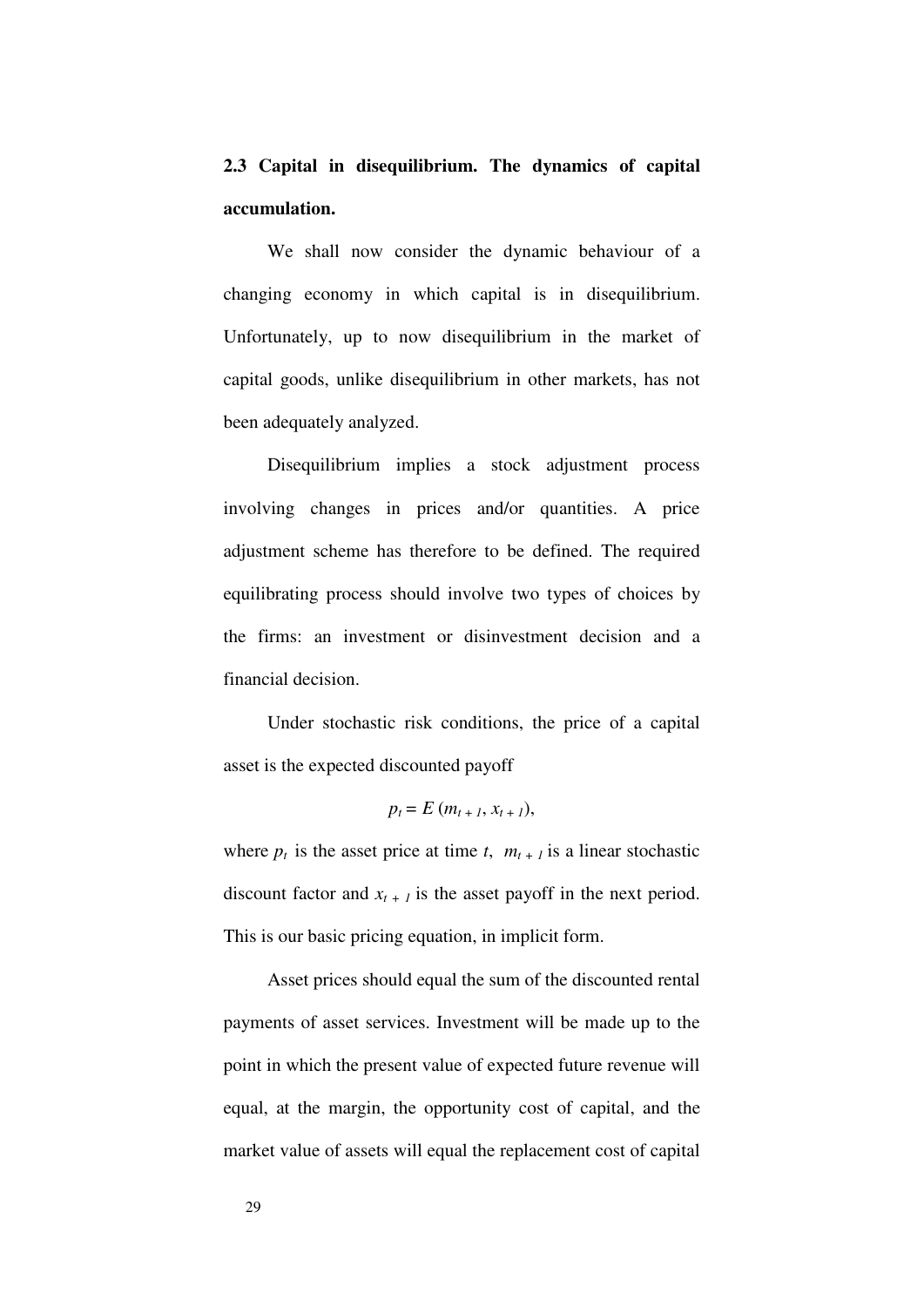goods. Hence in equilibrium the net present value of the expected stream of future cash flows will be zero.<sup>28</sup>

The equilibrium conditions are far more complex out of neoclassical growth models. In Keynesian models nonsubstitutability of productive factors, i.e. fixed coefficients of production, is assumed. Factors are strictly complementary. The production function is of activity analysis type. Markets do not clear. There is wage and price downward inflexibility and unemployment is present. If an IS-LM analysis is applied and a Phillips curve is used to depict the inflation-unemployment trade-off, the result is an integrated IS-LM-PC approach, in which savings adjust to autonomous discretionary investment.

## **2.4 Monetary expressions of value.**

Let us now analyze whether the quantity of labour-time represented by a unit of money, and its inverse, are theoretically determinable and empirically appraisable in the presence of inconvertible fiat money.

Marx used to call "monetary expression of value" (MEV) the money equivalent of abstract labour-time. That is a

<sup>&</sup>lt;sup>28</sup> The net present value method is theoretically correct, but may be difficult to apply, as it requires substantial knowledge of uncertain future data. Stability of equilibrium can be ensured by varying relative factor prices and factor proportions in such a way to make the rate of capital accumulation equal to the rate of growth of output.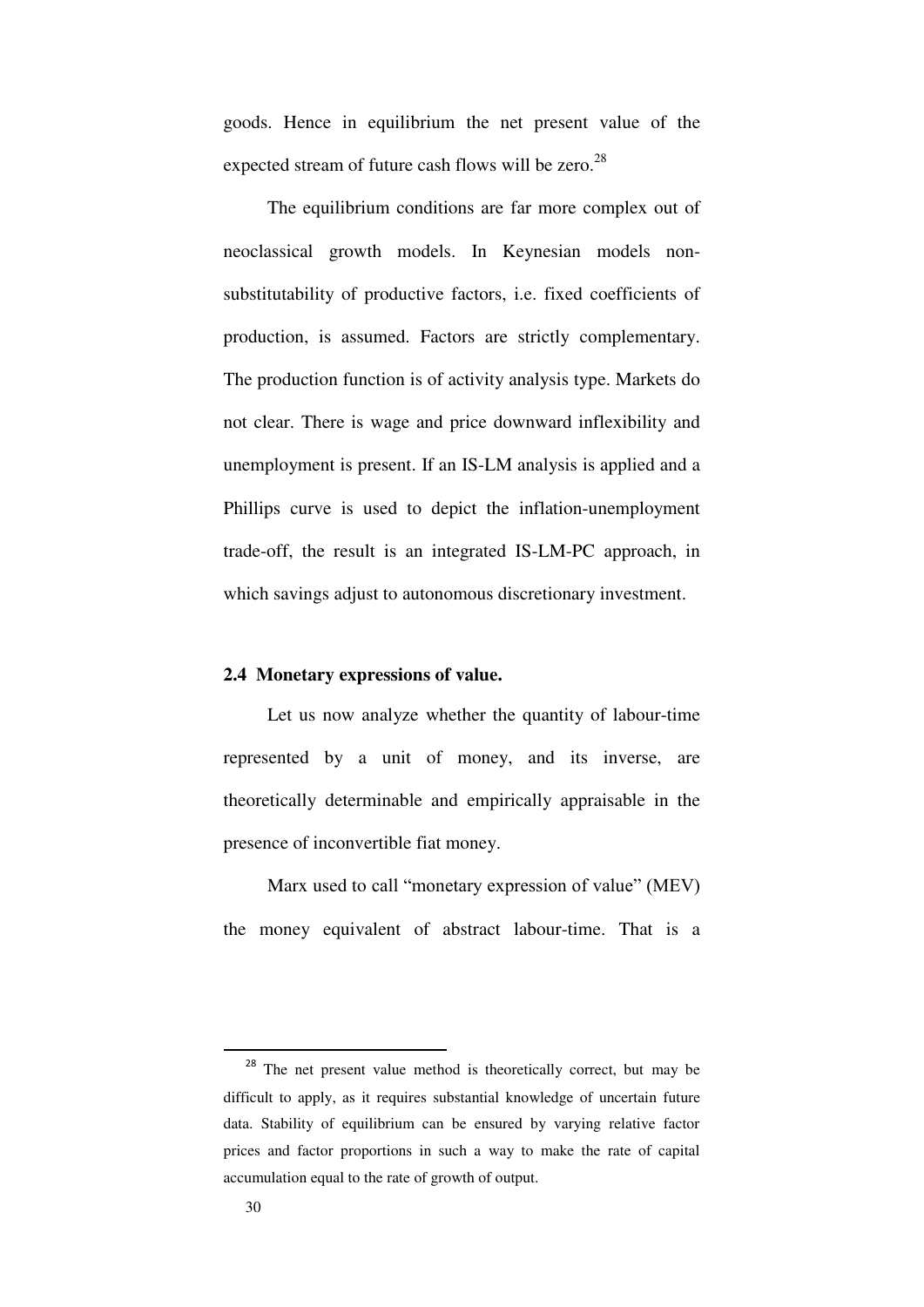proportionality factor relating the social substance and the money-form of value, for the economy as a whole.<sup>29</sup>

The unit cost of real capital can be measured in terms of labour-time, in the classical tradition, or in wage units, as suggested by Keynes, and can then be converted into money units. If we denote by  $C_R$  the money cost of a unit of real capital, by  $C_L$  that of a unit of living labour, by  $C_K$  that of a unit of other input services, by  $C_F$  that of a unit of financial capital and by *r* the average expected rate of return on a unit of invested capital, MEV can be written as the sum of the real unit cost of production and the corresponding unit financial cost of capital,  $r$  ( $C_R$  +  $C_L$  +  $C_K$ ):

$$
MEV = (C_R + C_L + C_K) (1 + r),
$$

or, in vector notation,

$$
(px - \varepsilon)/L = (px - \varepsilon)/\ell x.
$$

Here  $p$  is a price index, that of the vector of commodities unit prices,  $wL$   $[I - (1+r)A]^{-1}$ ; *x* is a quantity or volume index of the social product;  $px$  is the value of social product;  $\varepsilon$  is the notional capital charge; *L* is abstract labour-time expressed in money terms and  $\ell$  the vector of labour coefficients.

MEV is not an invariable standard of value, independent of prices and the distribution of income. No such standard of value exists. MEV is simply a useful proxy.

<sup>29</sup> 'Monetary expression of value' is the locution used by Marx in *Value, Price and Profit* (1865), where he pointed out that "price, taken by itself, is nothing but the *monetary expression of value*".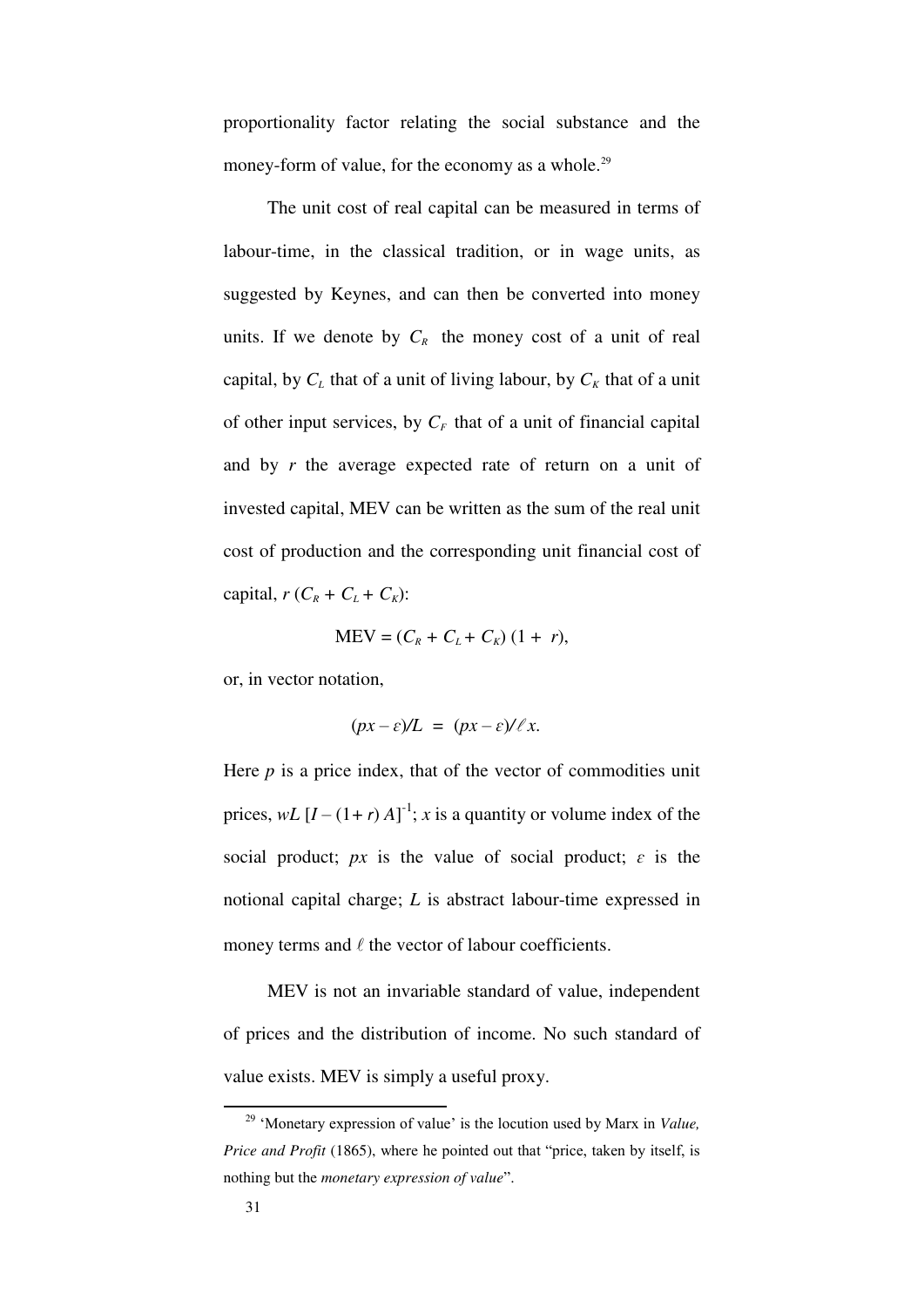In principle, an alternative to MEV is provided by the "monetary expression of labour time" (MELT), the money value of abstract living labour time commanded by commodities, measured by the ratio of net value-added to the living labour employed. This is a distinct money metric, preferred by several neo-Marxist authors. It is the reciprocal of the exchange-value of money and implies that the sum of prices should equal the sum of values multiplied by MELT.

In our opinion, MEV should be preferred. It is a more general expression of the money value of social labour time. It accounts for the notional cost of invested capital and does not privilege living lab0our.

If we divide MEV by the average unit cost of production of commodities, we obtain the capital accumulation coefficient  $(1 + r)^t$ , where *r* is the internal rate of return, the discount rate which reduces to zero the net present value of the expected cash flows of an investment.<sup>30</sup>

#### **2.5 On the direction of causality.**

Value is created in production and realized in moneyform by an exchange. The realization takes place at current market prices, that result from the interaction of supply and

 $30$  This rate cannot be used to compare mutually exclusive investment projects. Its use is not free of problems, because its value cannot be directly obtained by solving an exponential equation. The use of this metric implies an instantaneous reinvestment at the same rate of all future cash flows.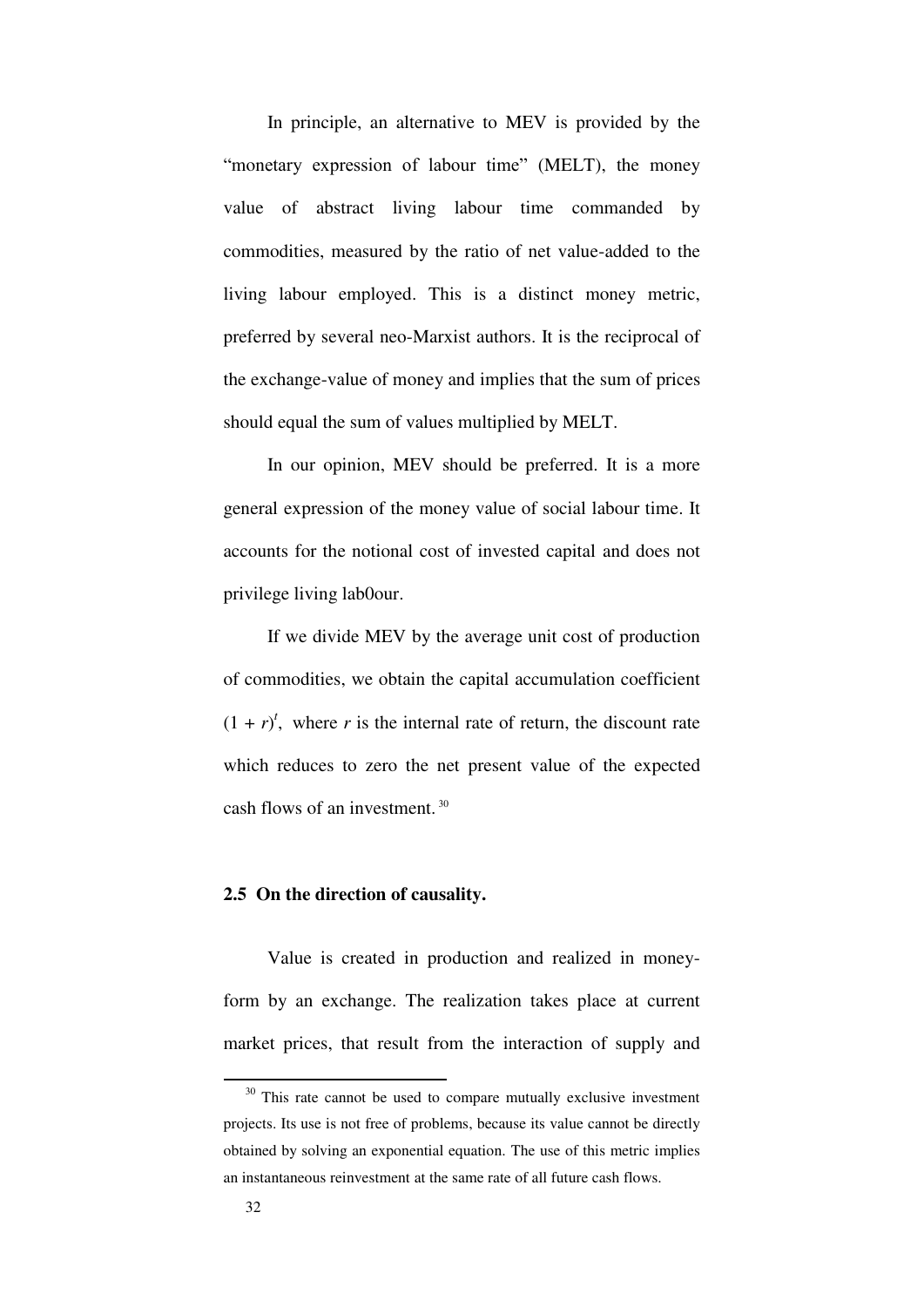demand. As supply and demand depend on the price level, there is a bidirectional causal dependence.

The causal direction of the relationship between the financial and the real sector of the economy is a controversial subject. Does causality run from the financial sector to the real one, for the role played by banks in stimulating the growth of the real sector? Or is the behaviour of the financial sector ultimately determined by the needs of the real sector? Which is the driving force at work?

We believe in a bidirectional causal nexus. The supply of money has a mixed exogenous and endogenous nature. There is an exogenous component, fiat money, and an endogenous one, credit money, provided by banks on demand, in form of bank loans or overdraft facilities. $31$ 

Some fundamentalist post-Keynesians working in the banking school tradition, the 'horizontalists', consider the supply of money infinitely interest-elastic at the interest rate established by the monetary authority. They represent it by a horizontal line in the quantity-interest space. They disregard the use of money as a liquid store of wealth, consider the interest rate unaffected by lending and downgrade the central bank to

<sup>&</sup>lt;sup>31</sup> The determination of the prevalence of the endogenous or the exogenous component in the nominal supply of money is still an open problem. The real supply of money has an endogenous nature. It depends on the velocity of circulation and thus, indirectly, on the demand for money.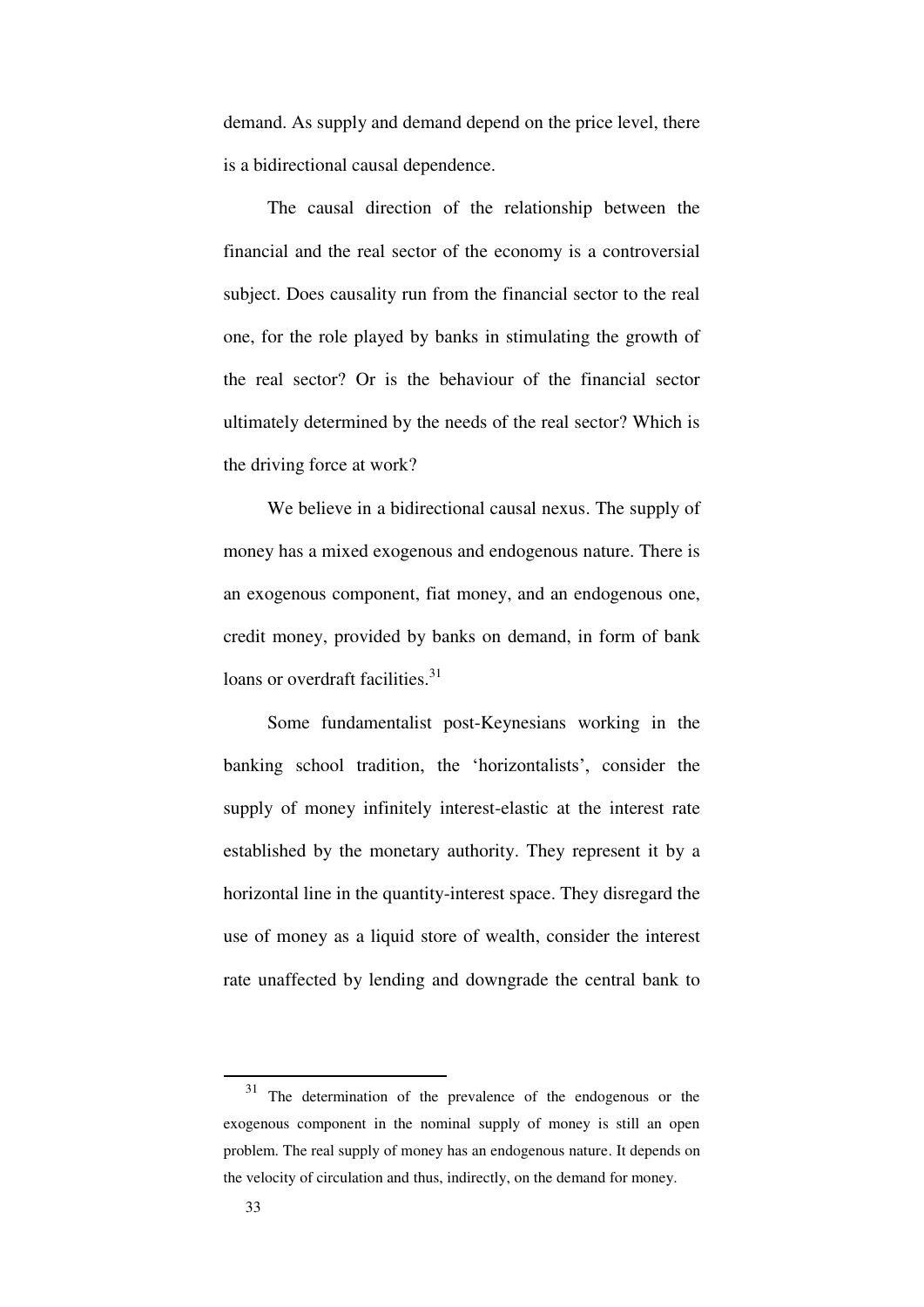the role of a compliant lender of last resort. The short-term interest rate is considered the key monetary policy instrument.

The 'verticalists', on the contrary, assume that the money supply, represented by a vertical schedule, matched by a downward-sloping curve of the demand for money, is subject to a discretionary control by the central bank. The two schedules intersect at the market interest rate. They do not regard money as neutral in the long-run and favour an inflation targeting policy.

An intermediate theoretical position is held by the 'structuralists', the exponents of a PK current who conceive the supply of money as represented by a positively sloped line obeying Kalecki's principle of increasing risk. They pay due attention to the monetary base and to the sensitivity of the money multiplier to the portfolio choices made in the private sector.<sup>32</sup>

### **2.6 Theoretical relevance and policy implications.**

We can now try to summarize the main results of this paper. Our declared intention has been to recall and develop some heterodox and somewhat neglected late-Marxian views concerning the ultimate source and the real measure of value. They involve a refusal of the pure labour theory of value and the adoption of a full-cost-of-production theoretical conception,

 $32$  On this point, see Cavalieri (2004).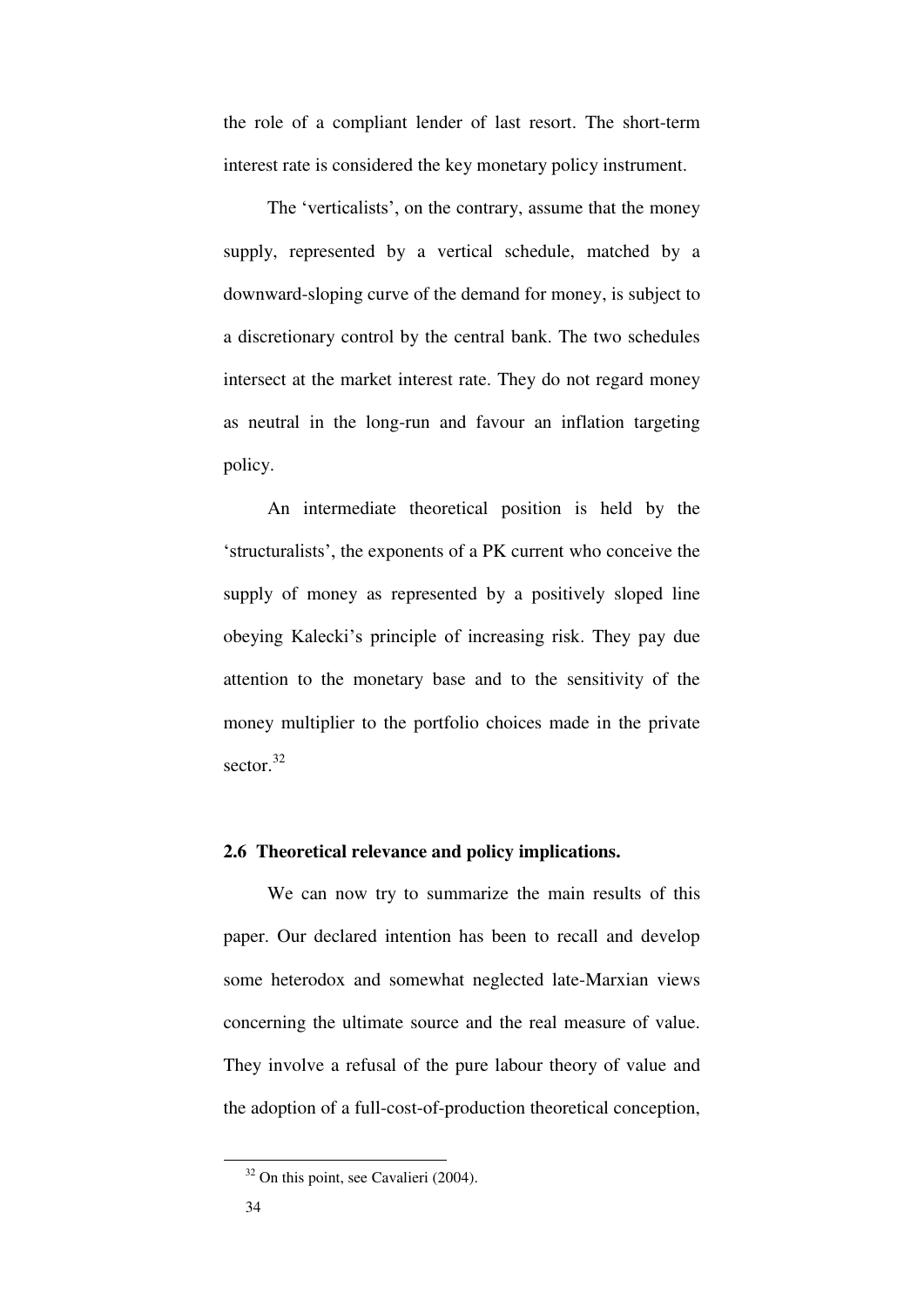inclusive of the opportunity-cost of financial capital and implying mark-up pricing.

Once capital goods are correctly recognized as a direct source of surplus-value, the increasing use in production of capital-intensive techniques does not provide an argument in support of Marx's belief in the historical tendency of the general rate of profit to fall.

As concerns the necessary characterization of the stock or flow dimension of capital, we have maintained that in the real world capital goods are not a static entity. They are a revolving stock. The flow approach to money, implied by the neoclassical loanable funds theory and shared by the 'monetary circuitists', is therefore improper and should be rejected. $33$ 

Some implications can be drawn from this essay also as concerns the kind of monetary policy should that should be pursued. Should tactical choices be determined by fixed rules, as maintained by monetarists, or by discretionary decisions of the monetary authorities, in the Keynesian way?

The answer depends on the type of transmission mechanism of monetary policy which is considered. The variable, or the set of variables, to which a crucial role is

<sup>33</sup> The flow approach is also inconsistent with Keynes's liquidity preference theory, where money is a liquid store of value which allows for financial hoarding and dishoarding.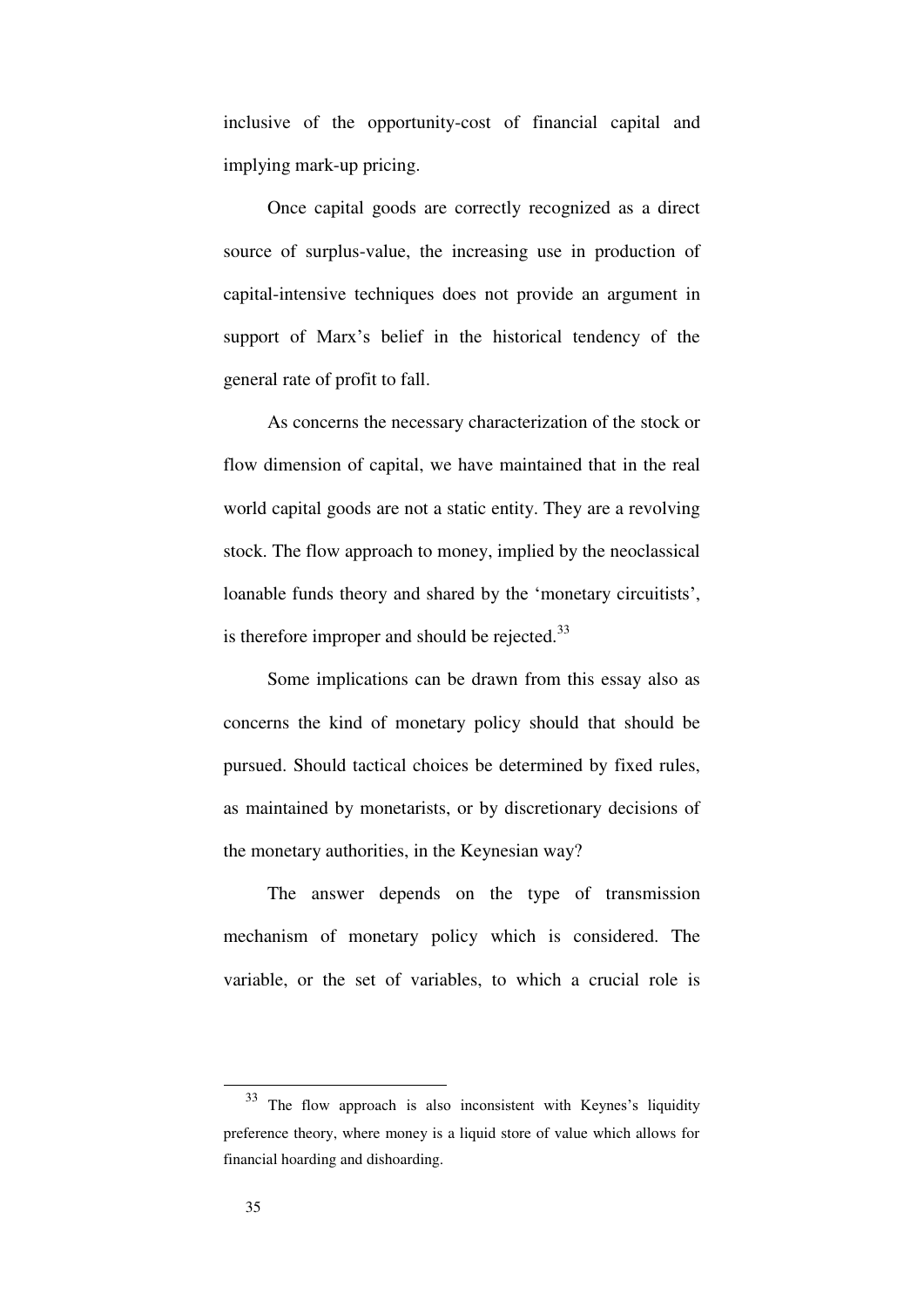attributed in the transmission of the effects of money shocks to the real variables should be controlled.

The monetary authorities are in a monopolist position in the money market, as the only issuer of fiat money and the regulator of the supply of credit money. They can therefore choose to control either the quantity or the price of money. When they opt for the quantity, the interest rates should be free to fluctuate to adjust the demand for money to the money supply. If, on the contrary, a stabilization of interest rates is pursued, the monetary authorities should supply all the monetary base that the market requires at the interest rates that have to be preserved.

People will probably react to changes in money supply by adjusting the level of their expenditure, or by selling goods and services to restore the desired proportion between liquid funds and total assets. This can generate real balance effects, that would make the monetary policy effective even in the presence of a liquidity trap.

### **Bibliographical references:**

BAIN, A.D. (1973), *Surveys in Applied Economics: Flow of Funds Analysis*, "Economic Journal, vol. 83, no. 332, pp.1055- 1093.

CAVALIERI, D. (2004), *On Some Equilibrium and Disequilibrium Theories of Endogenous Money: A Structuralist View*, "History of Economic Ideas", vol. 12 , no. 3, pp. 49-81**.**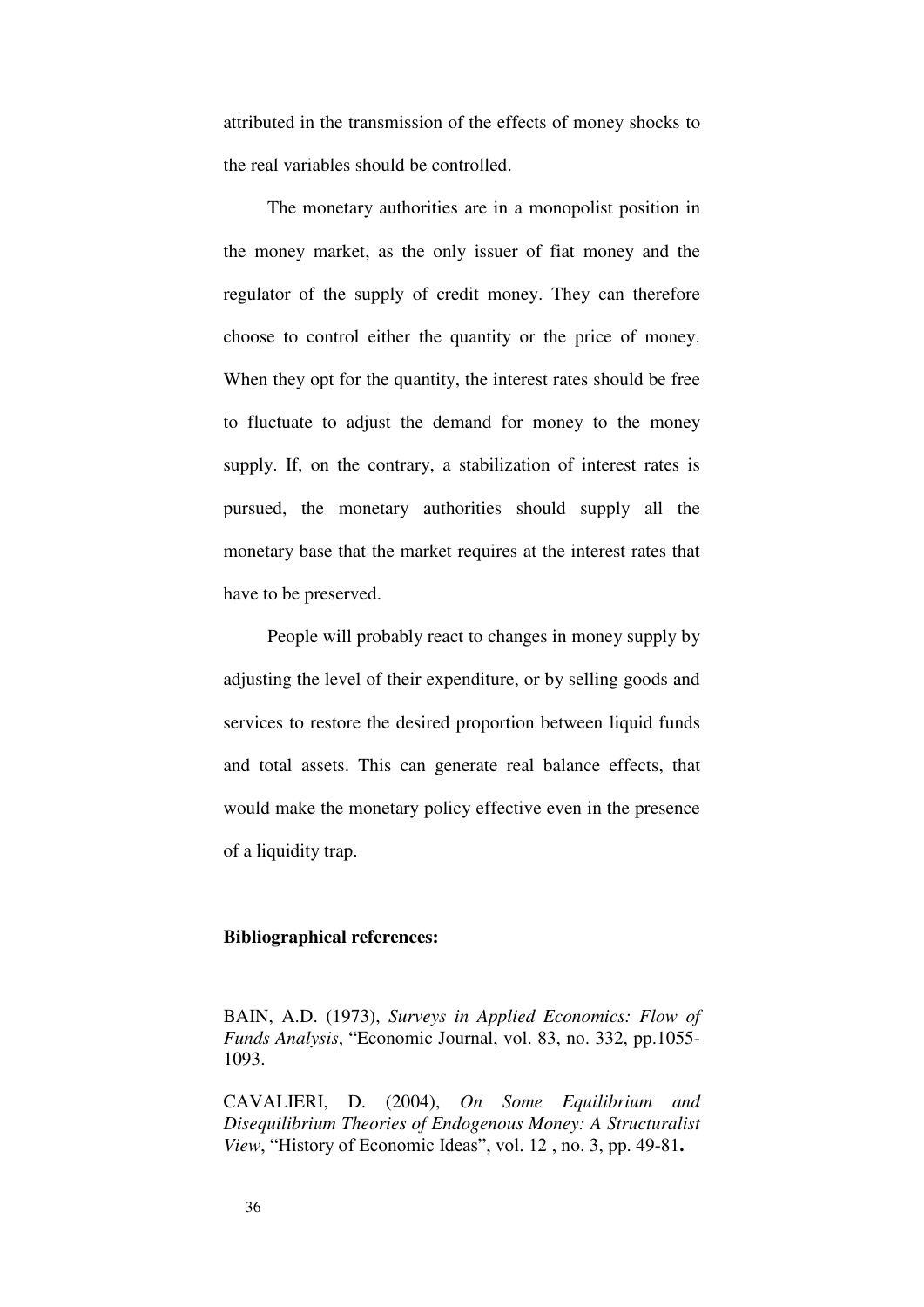CAVALIERI, D. (2009), *Sull'inseparabilità delle strutture sintattiche nell'analisi classica del valore e della distribuzione*, "Studi Economici", no. 97/1, pp. 5-46.

FOLEY, D.K. (1982), *The Value of Money, the Value of Labor Power and the Marxian Transformation Problem*, "Review of Radical Political Economics", vol. 14, no. 2, pp. 37-47.

FREEMAN, A. and KLIMAN, A. (2008), *Simultaneous Valuation vs. the Exploitation Theory of Profit. A Summing up*, "Capital & Class", vol. 94, pp. 107-17.

GAREGNANI, P. (1984), *Value and Distribution in the Classical Economists and Marx*, "Oxford Economic Papers", vol. 36, pp. 291-325.

KLIMAN, A. (2007), *Reclaiming Marx's Capital: A Refutation of the Myth of Inconsistency*, Rowman and Littlefield, Lanham.

MARX, K. (1867-94), *Das Kapital: Kritik der politischen Őkonomie*, voll. 3, tr. *Capital*, Lawrence and Wishart, London, 1969-74 (and MESW, MEGA-Studien and MEGA II).

PALLEY, T.I. (2013), *Money, Fiscal Policy and Interest Rates: A Critique of Modern Monetary Theory*, IMK working paper 109, Washington, D.C., pp. 36.

SRAFFA, P. (1960), *Production of Commodities by Means of Commodities: Prelude to a Critique of Economic Theory*, Cambridge Univ. Press, Cambridge.

WRAY, R.L. (2012), *Modern Money Theory: A Primer on Macroeconomics for Sovereign Monetary Systems*, Palgrave Macmillan, London.

## **Abstract:** *Towards an integrated theory of value, capital and*

#### *money.*

 *This is an analysis of the present state of the theory of capital. The paper contains a proposal to reformulate this theory in an 'late-Marxian' up-to-dated perspective. The central problem discussed is the integration of the theories of value and capital with those of money and finance. An augmented cost-of-production theory of value is advocated. Special attention is focused on the role of Marx's 'monetary*